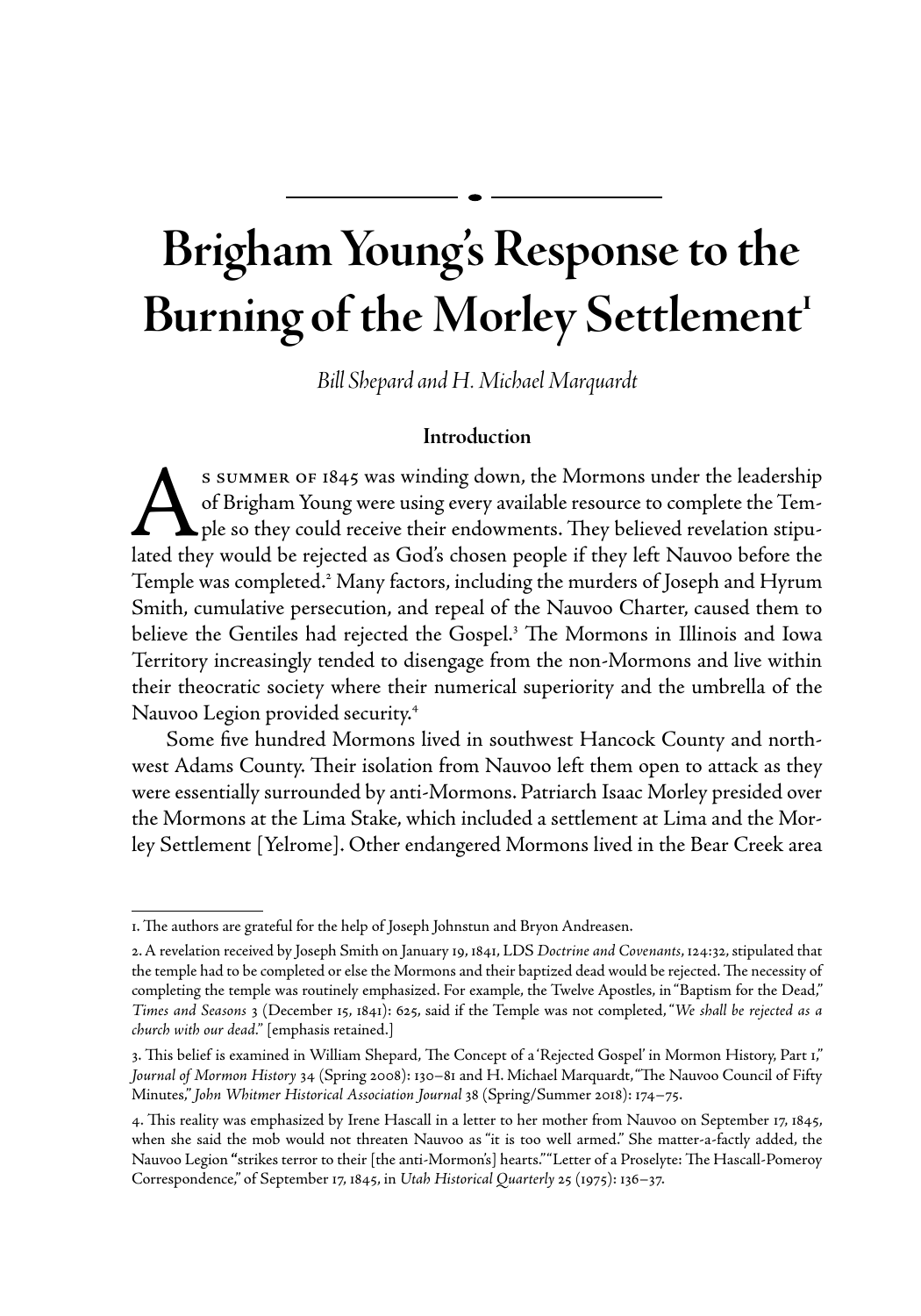and in scattered sites.<sup>5</sup> Levi Williams lived at Green Plains, only three miles from Lima.He was one of five men accused of murdering Joseph and Hyrum Smith and supervising the kidnappings of Mormons Daniel and Philander Avery in 1843. Historians Dallin Oaks and Marvin Hill called him "the leading actor" in opposing the Mormons. They explained he used his position as commander of the Fifty-Ninth Regiment of the Illinois militia to bully members of his command to harass the Mormons. 6 Thomas Sharp, the fiery anti-Mormon publisher of the *Warsaw Signal,*<sup>7</sup> lived some ten miles from the Mormons at Warsaw and used his newspaper to call for the forced removal of the Mormons. He was also an accused murderer of Joseph and Hyrum Smith.

Alleged stealing by a small group of Mormons in the Morley Settlement became the focal point of anti-Mormon anger in February 1845 when five Mormons were arrested and jailed at Quincy, Illinois.<sup>8</sup> Isaac Morley explained to church leaders the accused members were innocent because stolen property had been secreted in the settlement and was recovered by Quincy officials using a search warrant.<sup>9</sup> Morley was removed to Nauvoo out of fear he might be arrested, and Solomon Hancock became the presiding officer.10 Isaac Morley informed Brigham Young and Heber Kimball on June 4 that Warren Snow and Domincus Carter from the settlement

<sup>5.</sup> Biographical information on Isaac Morley, history of the Lima Stake, kinship connections, and the destruction of the stake are found in William G. Hartley, *The 1845 Burning of Morley's Settlement and Murder of Edmund Durfee* (Salt Lake City: Primer Publications, 1999 reprint) and Danny I. Jorgensen, "The Morley Settlement in Illinois, 1839–1846: Tribe and Clan in a Nauvoo Mormon Community," *The John Whitmer Historical Association Journal* 32 (Fall/Winter 2012): 149–70.

<sup>6.</sup> Dallin H. Oaks and Marvin S. Hill, *Carthage Conspiracy: The Trial of the Accused Assassins of Joseph Smith*  (Urbana: University of Illinois Press, 1975), 58–59.

<sup>7.</sup> Born in Mount Holly, New Jersey, to Methodist parents, Sharp studied law at Dickerson College, arrived at Warsaw in September 1840, and purchased the fledging newspaper *The Western World.* By the time he changed the newspaper's name to *The Warsaw Signal* in the spring of 1841, he was the emerging anti-Mormon spokesman. He was a master propagandist and, driven by his personal dislike of Joseph Smith, disseminated information designed to inflame the Mormon opposition. His conflict with Mormonism is best told in Marshall Hamilton, "Thomas Sharp's Turning Point: Birth of an Anti-Mormon," *Sunstone* 13, no. 5 (October 1989): 16–22 and Marshall Hamilton, "From Assassination to Expulsion: Two Years of Distrust, Hostility, and Violence," *BYU Studies* 32 (1992): 229–48.

<sup>8.</sup> See "The Mormons," *Quincy Whig* 7 (February 19, 1845): 2.

<sup>9.</sup> See, *History of the Church of Jesus Christ of Latter-day Saints,* ed. B. H. Roberts, 7 vols. (Salt Lake City: Deseret Book, 1902–32), 7:373. The citations used in this article from volume 7 are based upon the Manuscript History of Brigham Young, CR 100 102, Church History Library, Salt Lake City. For convenience, the printed *History of the Church* is cited unless there is a difference in wording.

<sup>10.</sup> Born in Springfield, Massachusetts in August 1793, Hancock was baptized in December 1830 and served in several hierarchical capacities before arriving in Adams County, Illinois, in spring of 1839. He received his endowment at Nauvoo in January 1846 and died in Pottawattamie County, Iowa, in December 1847. See Lyndon W. Cook, *The Revelations of the Prophet Joseph Smith* (Salt Lake City: Deseret Book, 1981), 77–78.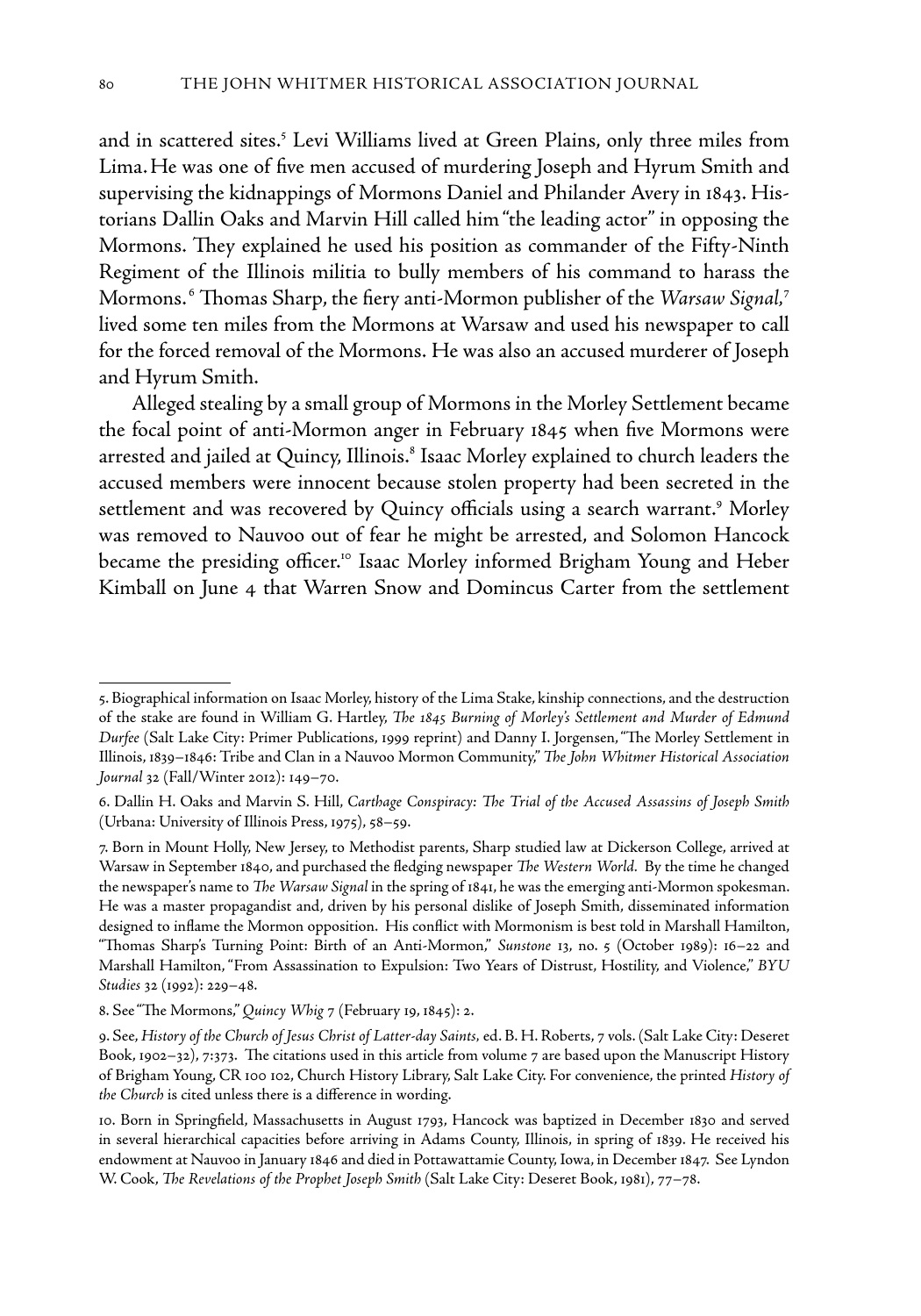were in jail in Quincy for selling and passing counterfeit money. Kimball noted, "We saw Bishop [Joseph L.] Heywood and he said the[y] ware gilty [were guilty].""

 A second flash-point was the August 11 election of Mormon ally Jacob B. Backenstos<sup>12</sup> to replace Sheriff Minor Deming who had recently resigned.<sup>13</sup> About three dozen Mormons voted at Warsaw and, according to the *Warsaw Signal*, became so disruptive that fistfights erupted and the Mormons were driven from Warsaw.<sup>14</sup>

The burning of two Mormon homes and outbuildings in the Morley Settlement on September 10, 1845, ignited a confrontation between the Mormons and anti-Mormons which threatened the endowments and organized withdrawal to the west. This article will evaluate the violence and peacemaking efforts which occurred during what came to be known as "The Mormon War." It will also examine the leadership of Brigham Young, which enabled the Mormons to remain a united people. Young would not allow immediate retaliation against the burners at the Morley Settlement because he wanted there to be no doubt who started the conflict. Instead, he laid the groundwork for a peaceful settlement when he made it known that the Mormons would leave the United States in the spring if aggressive actions ceased.

Young and his Council refused to let the Nauvoo Legion serve under the leadership of Governor Ford and initially rejected Sheriff Jacob Backenstos' request to allow elements of the Legion to serve as his posse. Young relented when it was apparent the anti-Mormons were the aggressors and moderate anti-Mormons would not serve under the sheriff. His release of the First Cohort of the Legion to serve under Backenstos as a posse was sufficient to halt the burnings but not enough to start a war. Nevertheless, Carthage was occupied by the sheriff and his posse, numerous non-Mormons abandoned their property, and the Mormons were condemned for plundering. Moreover, one house burner would be killed and the murder of two

<sup>11.</sup> Stanley B. Kimball, ed., *On the Potter's Wheel: The Diaries of Heber C. Kimball* (Salt Lake City: Signature Books in association with Smith Research Associates, 1987), 119–20, June 4, 1845.

<sup>12.</sup> Jacob Backenstos was born in Dauphin County, Pennsylvania, in 1811 and in 1835 married Sarah Lavina Lee in Sangamon County, Illinois. He was appointed by Stephen A. Douglas, Illinois Secretary of State, clerk of court for Hancock County about 1841 and the Mormon vote elected him a Hancock County Representative in the Illinois Legislature on August 5, 1844. During the debate for the repeal of the Nauvoo Charter in the Illinois Legislature, Backenstos earned the undying hate of the anti-Mormons when he criticized them for the murders of Joseph and Hyrum Smith, for planning to exterminate the Mormons, and for lying about the degree of Mormon theft. His electrifying speech was printed in the *Illinois State Register,* and portions were reprinted on the front page of the March 12, 1845, *Nauvoo Neighbor.* Backenstos' speech was reprinted in the Reorganized Church's *Journal of History* 7 (October 1914):439-52. His brother William married Clara M. Wasson, daughter of Emma Smith's sister Elizabeth in October 1843. See Omer (Greg**)** W. Whitman and James L. Varner, "Sheriff Jacob B. Backenstos: 'Defender of the Saints,'" *Journal of Mormon History* 29 (Spring 2003): 150–78**.**

<sup>13.</sup> Thomas Gregg, in *History of Hancock County, Illinois* (Chicago: Chas C. Chapman and Company, 1880), 339, said Backenstos received 2,334 votes and John Scott, who was supported by the anti-Mormons, received 750 votes.

<sup>14.</sup> The banishing of the Mormons from Warsaw was told with great satisfaction in "The Election — Great Doings in Warsaw," *Warsaw Signal* 2 (August 13, 1845): 1–2.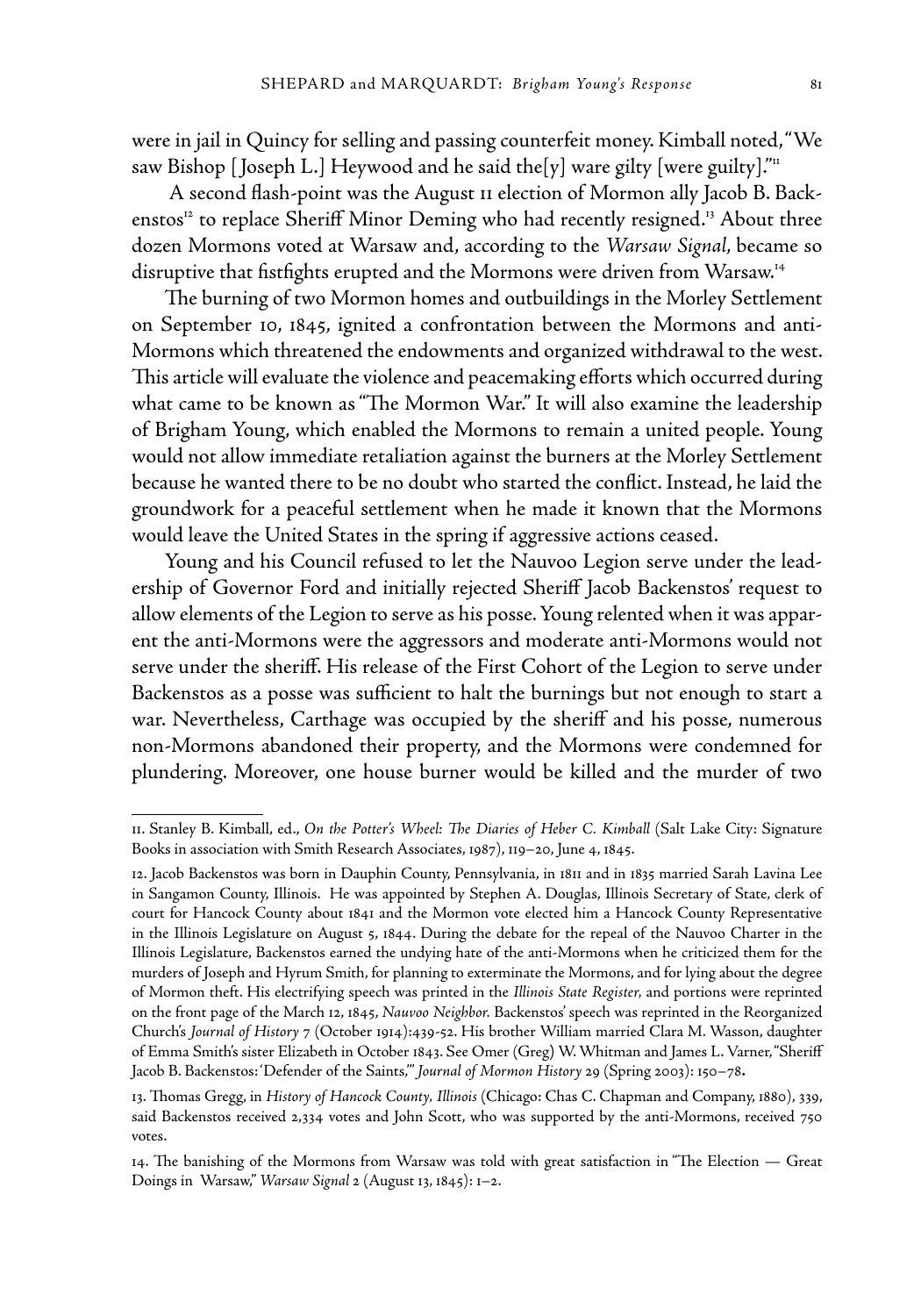anti-Mormons would be blamed on the Mormons. After stability had been generally restored by volunteer elements of the Illinois Militia, Brigham Young cooperated with Governor Ford's representatives and delegates from area counties and agreed that the Mormons would leave if their enemies left them alone — an agreement he proposed at the start of the burnings. The resulting conflict flared hot in September and October and intermittently flickered until early 1846.

# **Defining Decisions**

A meeting of anti-Mormons in the schoolhouse on the property of Levi Williams at Green Plains on September 9 was interrupted by gunshots hitting the building. Governor Thomas Ford said that the anti-Mormons "fired a few shots at the house … in such a way as to hurt none who attended the meeting." He explained "the anti-Mormons suddenly breaking up their meeting, rode all over the country spreading the dire alarm, that the Mormons had commenced the work of massacre and death."15

 Buoyed by positive information from Mormon exploring parties among the Native Americans and exploration accounts in the inter-mountain west, Brigham Young convened the Council of Fifty on September 9 and led the conversation about a Mormon movement "to the west." He said, "it is well understood by this council the views of Joseph [Smith] in regard to setting up the kingdom in some place where we can exalt the standard and enjoy liberty."After noting, the "Temple is near finished" and "many of the brethren will no doubt receive their endowment this winter," he indicated, "We have contemplated sending a company west next spring." Members enthusiastically concurred with a westward movement and it was proposed "a thousand families" begin their journey by mid-April.**<sup>16</sup>**

## **The Initial Burnings**

Anti-Mormons, under the leadership of Levi Williams, burned two Mormon homes on September 10 at the Morley Settlement. When the Mormons did not

<sup>15.</sup> Thomas Ford, *A History of Illinois: From Its Commencement as a State in 1814 to 1847* (Chicago: S. C. Griggs & Co., 1854), 406.

<sup>16.</sup> Matthew J. Grow, Ronald K. Esplin, Mark Ashust-McGee, Gerrit J. Dickmaat and Jeffrey D. Mathas, eds., *Council of Fifty, Minutes, March 1844–January 1846,* (Salt Lake City: Church Historian's Press, 2016), 471, 476, September 9, 1845. Removing the Mormons to a place of refuge outside the United States was not a new concept. See, for example, *History of the Church* 7:350, January 7, 1845, where sending a "company to California" was considered. Governor Thomas Ford, in a letter to Brigham Young, recounted Joseph Smith telling him in the summer of 1844, "he contemplated a removal [of the church] west." Thomas Ford to Brigham Young, April 8, 1845, Brigham Young Office Files, CR 1234 1, Box 20, Folder 12, General Correspondence, Incoming, 1840-1877, Church History Library.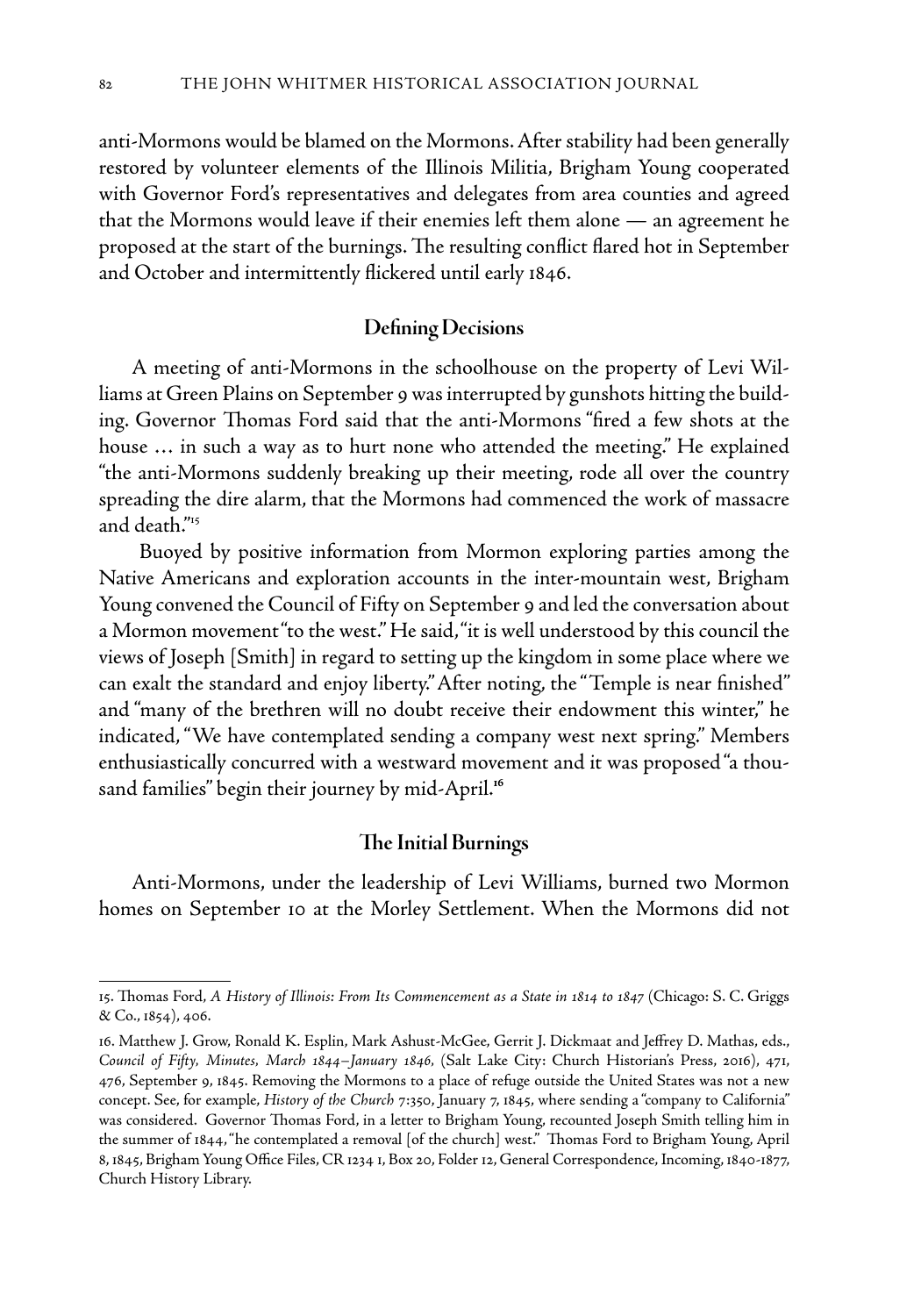retaliate, they were joined by other anti-Mormons,<sup>17</sup> and proceeded to destroy the Morley Settlement and out-lying farms. Over one hundred Mormon homes, along with outbuildings, personal possessions, and harvested crops, were burned. Much of what was not burned was stolen.Tamma Minor remembered the enormity of the event thirty-six years later:

they [the mob] came back and shot off all their guns and ran [Mormons] all off and plundered made a fire burned houses, furniture, and clothing loom, yarn cloth and carpenter tools, the iron from the tools picked up and filled a barrel, everything all around burned to ashes the mob went from house to house a driving them out sick or well it made no difference till they burned every house in the town that was Mormon.<sup>18</sup>

Brigham Young's journal entry of Wednesday, September 10, contained the terse notation, "This evening news came from the Morley settlement that the mob were at work."<sup>19</sup> The scope of the crisis came into clearer focus the following morning with the arrival of additional information. Solomon Hancock reported, "the Mob are upon us at the Morley set[t[lement] burning our buildings and threat[e]ning the lives of our men women and children." Hancock added, they "had many sick" and were "destitute of teams," but would act only in self-defense until directed otherwise.<sup>20</sup>

The following morning, John Taylor noted the Twelve Apostles "held a council and thought it advisable as we were going West in the Spring to keep all things as quiet as possible and not resent anything." He then explained why retaliation was rejected: "After the trouble we had had to finish the Temple to get our endowments, we thought it of more importance than to squabble with the mob about property, seeing that the houses were not of much importance, and no lives were taken. Thinking by these pacific measures that they would be likely not to molest us; and to show the surrounding country that we were orderly disposed people, and desirous of keeping

<sup>17.</sup> Robert Bruce Flanders, in *Nauvoo: Kingdom on the Mississippi* (Urbana: University of Illinois Press, 1975), 327, estimated the number of anti-Mormon participants in the burnings was three hundred. Accounts indicate armed groups of under a dozen effectively intimidated Mormons and destroyed or confiscated their property.

<sup>18. &</sup>quot;A Memorial" Written by Tamma [Durfee] Miner, March 13, 1881 —Written in Springfield, [Utah Territory], MS 16718, Folder 2, Church History Library.

<sup>19.</sup> Brigham Young Journal*,* September 10, 1845, Brigham Young Office Files, CR 1234 1, Box 71, Folder 4, Church History Library.

<sup>20.</sup> Solomon Hancock to Brigham Young, September 11, 1845, Brigham Young Office Files, CR 1234, Box 20, Folder 12 Church History Library. Perrigrine Sessions described the scope of the tragedy, "Although hundreds of the Saints were drove in from the surrounding cuntry destitute of a place to lay their heads or provisions to subsist upon having their crops of graine distroyed their beef and pork stolen and their furnature destroyed with their houses which increase the suffering of the Widow and the Fatherless and those that were as many were sick and dieing as it was a sickley season." Donna Toland Smart, ed., *The Life and Missionary Journals of Perrigrine Sessions, 1814–1893* (Provo, UT: BYU Studies and Joseph Fielding Smith Institute for Latter-day Saint History, 2002), 88–89. Quoted without revision.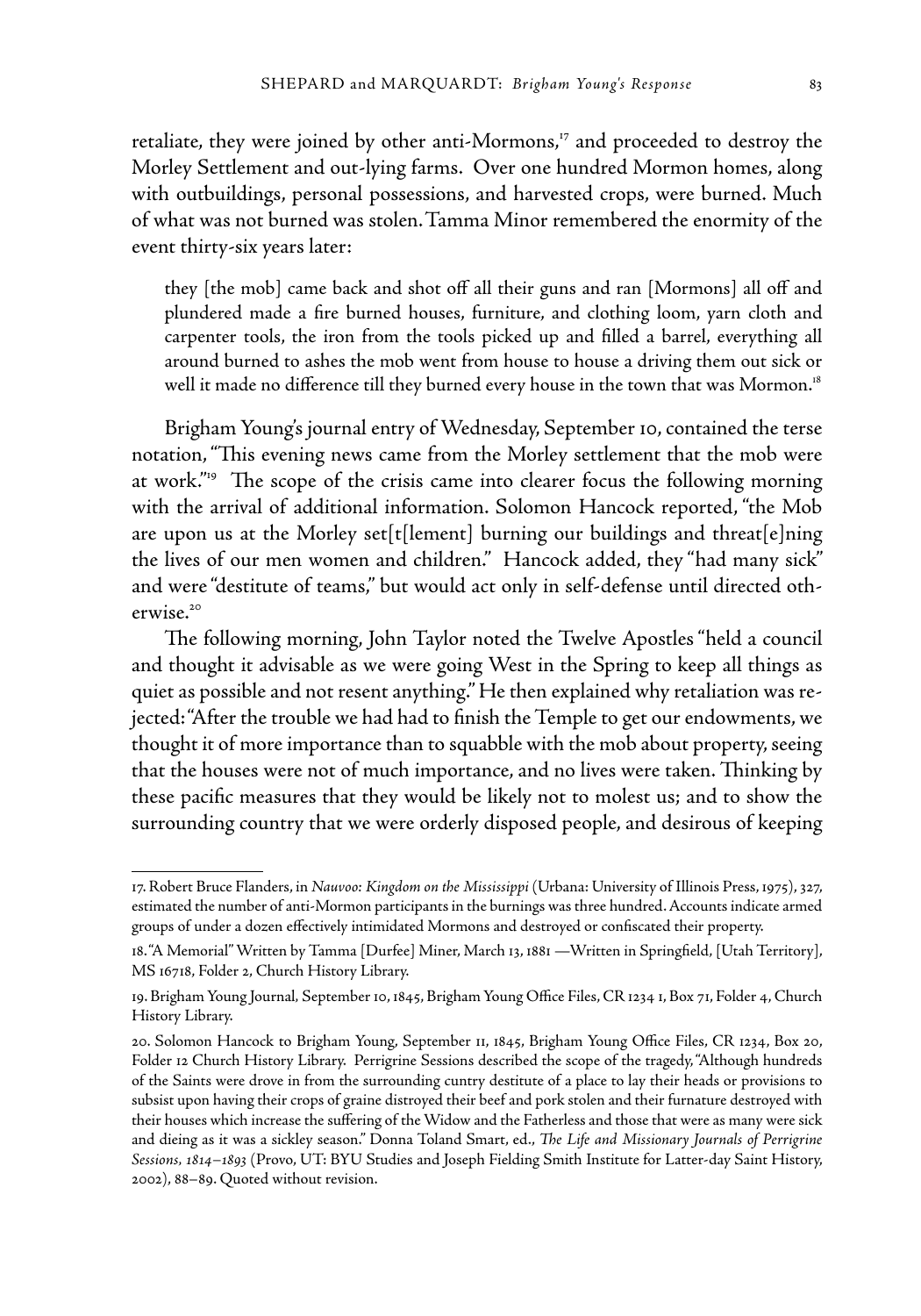peace."21 The apostles also "agreed to dispatch a messenger to the Lima branch and counsel the brethren to propose to sell their property to the mob and bring their families and grain here."<sup>22</sup> Apostle Willard Richards, referring to this meetings, said the "minutemen," or members of the Nauvoo Legion, were put "in readiness for any emergency," and a letter was sent to Sheriff Backenstos asking him to "quell the mob at Lima."<sup>23</sup>

Solomon Hancock was directed by Brigham Young on September 12 to remove the children and grain to Nauvoo "as quickly as possible" and have the men remain and caretake the property. Hancock was informed the Mormons were relying on Sheriff Backenstos to "attend to the mob" and if the "Jack-Mormons,**"** so-called friends of the law, did not intervene it would be "the funeral processions of Illinois liberty." Young asked, "What is a little property or a few lives compared with the properties and lives of a great people and the house [Temple] and ordinances [endowments] on which the salvation of the people depend."<sup>24</sup> Young requested, "every man who has a team to go immediately to the Morley Settlement, and act in concert with President Solomon Hancock in removing the sick, the women, children, goods and grain to Nauvoo." Concurrent with this, a committee of Morley settlers initiated peaceful overtures to neighboring non-Mormons and offered their land in exchange for items which would help facilitate their removal from Illinois.<sup>25</sup>

In his September 13 journal entry, John Taylor praised the Morley Settlement Mormons for following orders even though they "had it in their power to destroy their persecutors." He also noted that Sheriff Backenstos met with the Apostles and asked "a company of the brethren" to serve under him "to suppress the mob." The request was denied, and Backenstos was told to appeal to the "law abiding" non-Mormons and "see if there were any who were willing to sustain their own laws."<sup>26</sup> A same-day letter from Solomon Hancock to Brigham Young described the damages by small groups of arsonists, ineffectual shooting at several Mormons, and the visits by anti-Mormon leaders Levi Williams and William H. Roosevelt. He said "proposals to sell" Mormon property had been made to local anti-Mormons, but there had been "no particular answer" and forebodingly added "we expect them to renew their work of destruction." After saying, "the mob is determined to destroy us," Hancock

<sup>21. &</sup>quot;The John Taylor Nauvoo Journal: January 1845–September 1845", Dean C. Jessee, ed., *Brigham Young University Studies* 23 (Summer 1983): 79, original in Church History Library, MS 7277.

<sup>22.</sup> *History of the Church* 7:440, September 11, 1845.

<sup>23.</sup> Willard Richards Journal, September 11, 1845, MS 1490, Church History Library. Hosea Stout noted the same day, "I received orders from General Rich in person to have the Cohort put in readiness to repel an attack in a minutes notice." On the Mormon Frontier: The Diary of Hosea Stout 1844–186l ed., Juanita Brooks (Salt Lake City: University of Utah Press, 1964), 1:62, September 12, 1845.

<sup>24.</sup> *History of the Church* 7:440–41, September 12, 1845.

<sup>25.</sup> *History of the Church* 7:441–42.

<sup>26.</sup> Jessee, *John Taylor Nauvoo Journal,* 89–90, September 13, 1845.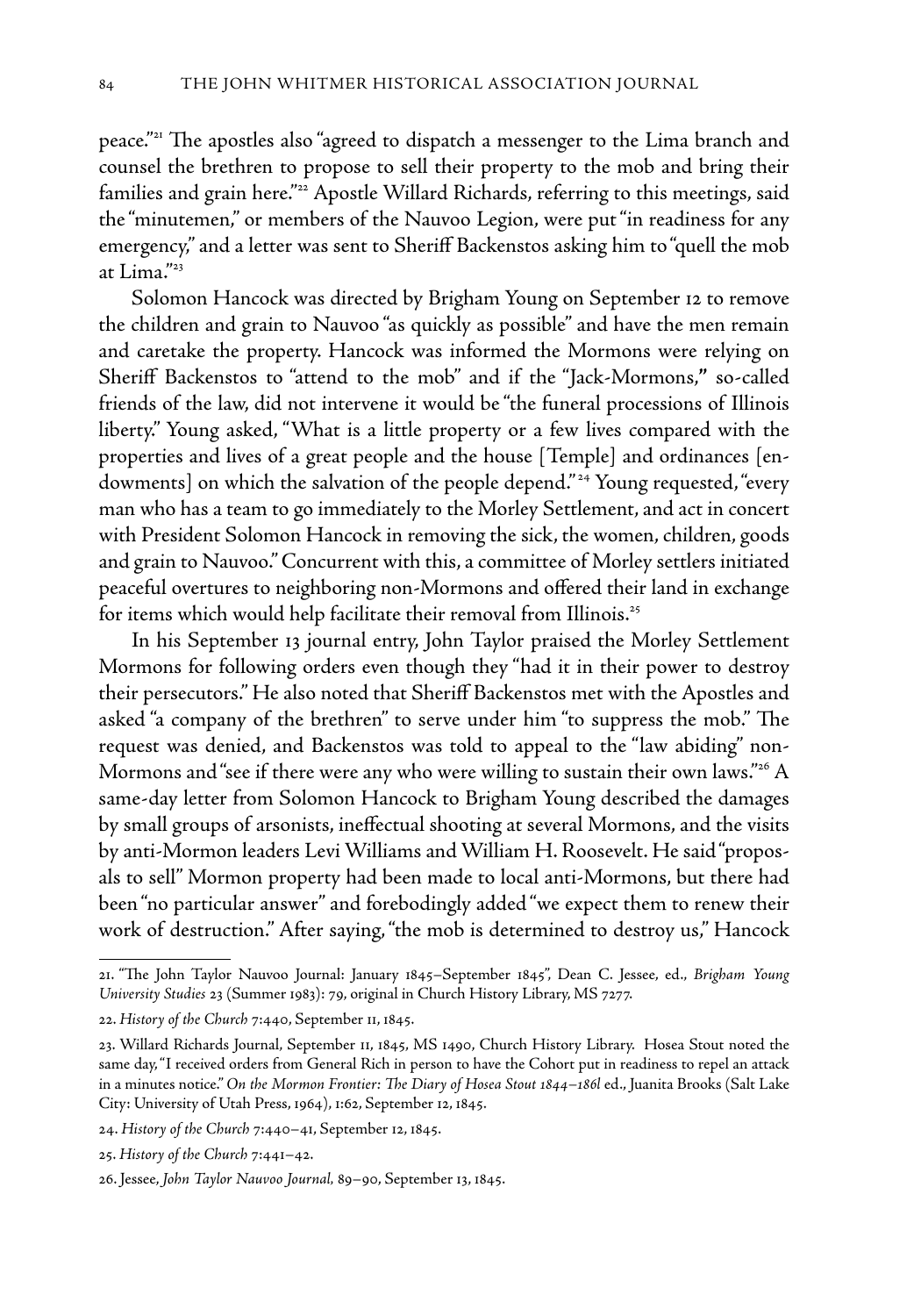asked for continued guidance and said "we will do as you tell us."<sup>27</sup> George W. Lang, a Mormon from Lima, informed Young he had been among the mob, and "Esq. Hill" told him "the intentions of the mob were to drive the out branches into Nauvoo, but no $[t]$  to kill any body unless driven to it."<sup>28</sup> The shots which hit near the Mormons apparently had been part of the anti-Mormon's process of intimidation.

#### **Inability of Sheriff Backenstos to Stop the Burnings**

Jacob Backenatos issued a broadside titled "Proclamation To the Citizens of Hancock County, Ill." [Proclamation No. 1] that afternoon from Green Plains. He said he could see smoke "rising to the clouds and the flames are devouring four buildings, which have just been set on fire by the rioters." He emphasized the human suffering caused by the burning of over sixty homes and the financial losses to a community that had not recovered from their Missouri losses. After quoting the criminal codes on arson and death by arson, Backenstos said the law required him to bring an end to the civil disturbance. He proclaimed:

Therefore I Jacob B. Backnstos, Sheriff of the County of Hancock and State of Illinois in the name of the people of said state and by the authority vested in me by virtue of my office, hereby solemnly command the said rioters and other peace breakers to desist forthwith, disperse and go to their homes, under the penalty of the laws. And I hereby call upon all the law abiding, citizens as a posse comatatus, of Hancock County to give their united aid in suppressing the rioters and maintain the supremacy of the law.<sup>29</sup>

Brigham Young's journal entry on September 14 said Levi Williams sent word "that if we would agree to leave in the spring we might live in peace during the winter."<sup>30</sup> This was presumably rejected because the Mormons thought the public was not sufficiently aware of the malevolence of the anti-Mormons, and a public agreement would have precluded any response against the burners. The apostles also

30. Brigham Young Journal, 58, September 14, 1845, Church History Library.

<sup>27.</sup> The original letter is in Brigham Young Office Files, CR 1234 1, Box 20, Folder 12. Portions of the letter were crossed through and wording changed."

<sup>28.</sup> Brigham Young Journal, 57*,* September 13, 1845**.**The *History of the Church* 7:442 explained this differently: "Esquire Hill of Lima told him they did not design gathering in large bodies but go on as they had done and finish burning Yelrome, then attack some other place and drive the Mormons all into Nauvoo, they had further plans to move them from here by help from abroad."

<sup>29.</sup> See Peter Crawley, *A Descriptive Biography pf the Mormon Church, Volume One 1830–1847* (Provo, UT: Religious Studies Center, 1997), 316–17. The broadside was printed under the same title in the *Nauvoo Neighbor* 3 (September 10, 1845): 2. The *Neighbor* was running late. Four additional proclamations would be forthcoming and printed in the *Nauvoo Neighbor.* Proclamation No. 2, dated September 16, 1845, and Proclamation 3, dated September 17 were printed in the September 17 *Nauvoo Neighbor.* Proclamation No. 4, dated September 20, 1845, was printed in the September 24, *Nauvoo Neighbor*. The first four proclamations and Proclamation No. 5, dated September 25, 1845, were printed in the October 1, 1845, issue of the *Nauvoo Neighbor.*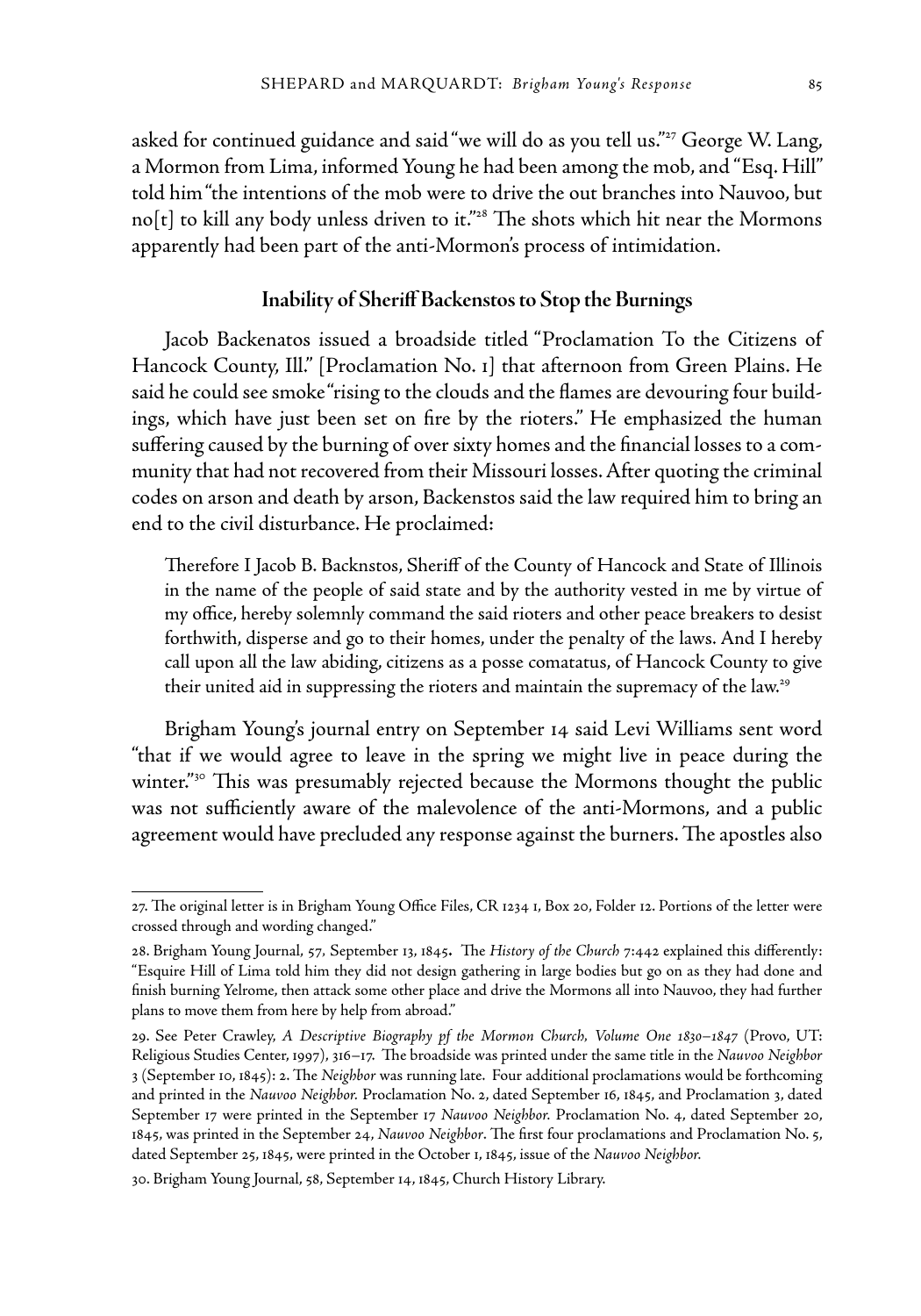decided to offer Nauvoo property for sale in eastern cities.<sup>31</sup> During a meeting that afternoon the hierarchy met with "all the quorums" and "called for all the teams to go again, and to continue going until they had brought in all the goods families & grain of the brethren."32 One hundred thirty-four wagons were assembled and started for the south, joining nine that had had gone with the previous call, making an amazing 145 wagons sent to the Morley's Settlement area.<sup>33</sup>

At Quincy, Illinois, located just under fifty miles south of Nauvoo on the Mississippi River, citizens began to publicize their belief that the Mormons should leave Illinois. The burnings at the Morley Settlement resulted in the *Quincy Whig* editorializing that Mormon stealing justified the crime and alleging the Mormons could not live in peace because of their "bigoted, selfish, [and] illiberal notions." The *Whig* concluded, the "difficulties will never cease, so long as the disturbing cause remains in the country."34

The morning of September 15 found Sheriff Backenstos at his home in Carthage where he wrote Brigham Young about his failure to enlist any "law and order citizens" as a posse and asked Young to hold "two thousand well armed men in readiness for immediate service at any hour." After saying, "Colonel Levi Williams had ordered out his brigade of militia," he told Young "we must whip them." Young told him to "wait a few days" to see if the old citizens "stepped-up" to enforce the law.<sup>35</sup> Nevertheless, he authorized elements of the Nauvoo Legion to reorganize and placed them on alert. The chain-of-command was Lieutenant General Brigham Young, Major General Charles C. Rich, and Brigadier General George Miller<sup>36</sup> over the First Co-

<sup>31.</sup> See, George D. Smith, ed., An *Intimate Chronicle: The Journals of William* Clayton, (Salt Lake City: Signature Books in association with Smith Research Associates, 1995), 182, where William Clayton explained, "It was decided in the council to offer some of our best property in the City for sale to respectable merchants in Cincinna[t]I, Phi[l]adelphia &. judging it better for the safety of the property to sell out to such men than to leave it to the destruction of the mob."

<sup>32.</sup> Brigham Young Journal, 57, September 14, 1845, Church History Library.

<sup>33.</sup> Journal History of the Church, CR 100 137, Vol. 19, Church History Library, September 14, 1845, 1.

<sup>34. &</sup>quot;Mormon Disturbance," *Quincy Whig* 8 (September 17, 1845): 2.

<sup>35.</sup> Thomas Ford advised Brigham Young in a letter dated April 8, 1845, to "Do nothing which will allow your opponents to say that you have begun a war. Place them clearly in the wrong and keep them so." *History of the Church* 7:397. Young's reluctance to release elements of the Nauvoo Legion may reflect Ford's advice.

<sup>36.</sup> Born in Orange County, Virginia, in November 1794, George Miller married Mary Catherine Fry before 1827, and they had four children. He was initiated into Masonry about 1819. Miller worked as a carpenter and associated jobs in the south before settling near Macomb, McDonough County, Illinois, in 1838. He encountered destitute Mormons the following year and settled them on his 300-acre farm. After being baptized by John Taylor in August 1839, he became an important bishop, President of the High Priests Quorum, Brigadier General in the Nauvoo Legion, and Trustee-in-Trust for the church. He rejected Young's leadership in 1847 and joined Lyman Wight's colony near Fredericksburg, Texas. By 1849, he had left Texas for Beaver Island, Michigan, where he became an important officer in James J. Strang's Church. After Strang's death he died at Meringo, Illinois, in June 1856. See Cook, *The Revelations of the Prophet Joseph Smith*, 268–69.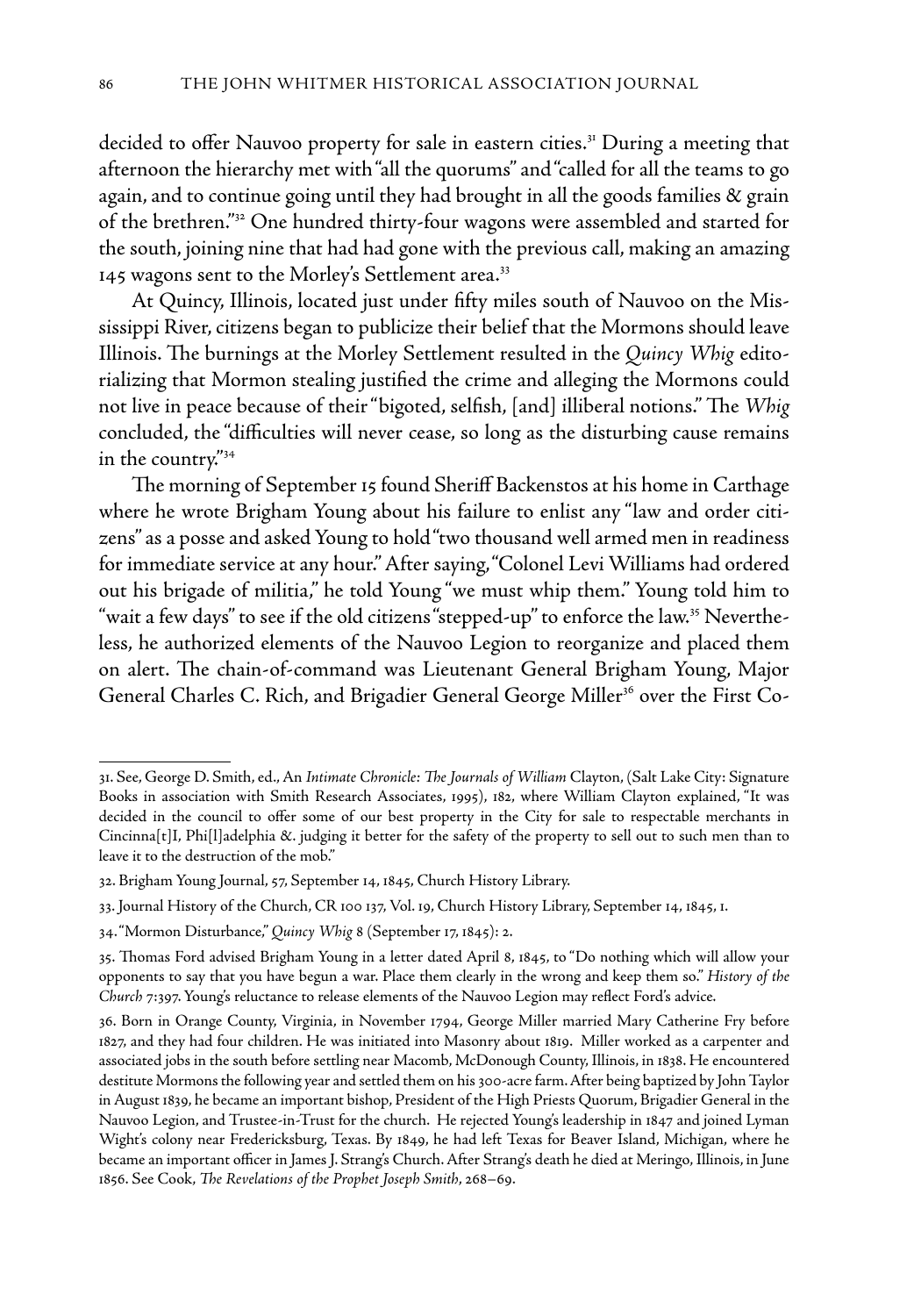hort and Brigadier General Hosea Stout over the Second Cohort.<sup>37</sup> Anti-Mormon intimidation caused Backenstos to leave his home at Carthage the morning of the 15th and seek help in the non-Mormon community elsewhere in Hancock County. He encountered "some of the mob" in the area the burnings were taking place, and they threatened his life. He then went to Warsaw where non-Mormon friends warned him anti-Mormons had threatened to kill him. He was sheltered by them over night.<sup>38</sup>

 On the morning of September 16, a trusted Jack Mormon named Simon O. Fleming, owner of the Warsaw House, escorted Backenstos out of Warsaw and several miles onto the prairie. When Fleming started his return to Warsaw, he warned Backenstos to evade unknown individuals. After proceeding less than two miles towards Nauvoo in his single seat buggy, Backenstos encountered some twenty persons in wagons and on horseback. Backenstos said four horsemen "left the main body, apparently to strike a point in advance" of him. A wild chase ensued and when he was in danger of being overtaken, he encountered a party of homeless Mormons, escorted by hard cases Orrin Porter Rockwell and Return Jackson Redden watering their stock at Railroad Creek Shante. In short order, Rockwell and Redden were deputized and ordered by the sheriff to protect him. When one of his pursuers did not comply with Backenstos' order to draw back and threateningly raised his rifle, the new deputies were told to use deadly force. Rockwell shot Franklin A. Worrall, a merchant from Carthage held in high esteem by the non-Mormon community, in the chest with a long rifle shot.<sup>39</sup>

The death of Worrell would be received with thanksgiving by the Mormons as he was a lieutenant in the Carthage Greys and commanded seven members when they fired blank charges at the mob immediately before the murders of Joseph and Hyrum Smith. Hosea Stout exclaimed, "Thus fell one of that fiendish gang of desperadoes & one of the worst enemies we had."40 The *Quincy Whig* said Worrell was simply attempting to aid an unknown person in distress and "the murder was dic-

<sup>37.</sup> See Journal History of the Church, CR 100 137, Vol. 19, Church History Library, September 15, 1845 and Brooks *Diary of Hosea Stout,* 1:63, September 15, 1845.

<sup>38.</sup> See Jacob Backenstos, *Proclamation No. 2. To the citizens of Hancock County, Ill., and the surrounding county*. Broadside, Signed and dated, *"J. B. Backenstos, Sheriff, Hancock County, Ill. Sept. 16th, A. D. 1845, half past 2 o'clock P. M.***,"** *Nauvoo Neighbor* 3 (September 17, 1845): 2–3 and "Trial of J. B. Backenstos," *Peoria Free Press* (December 10, 1845): 2.

<sup>39.</sup> This account of Worrell's death is from *History of the Church* 7:446–47 and Backenstos, Proclamation No. 2, Nauvoo Neighbor 3 (September 17, 1845): 2-3. An important commentary, favorable to Backenstos, on the killing of Worrell is that of Jack Mormon E. A. Bedell in "Montebello, September 17, 1845 — I. H. Ralston, Esq.," *Nauvoo Neighbor* 3 (September 24, 1845): 3.

<sup>40.</sup> Brooks, *The Diary of Hosea Stout,* 1:64, September 16, 1845.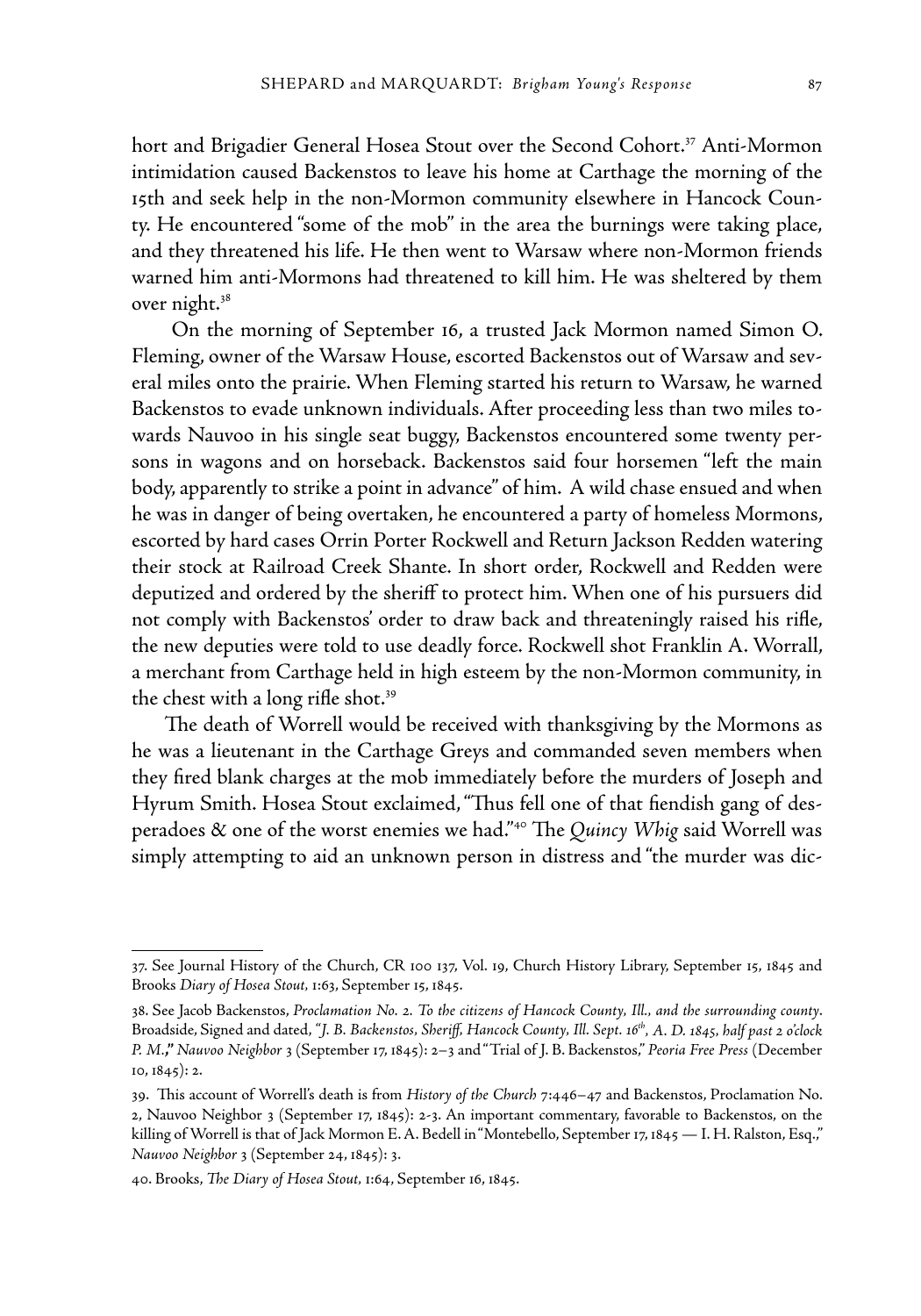tated by malice and not by necessity."41 Thomas Sharp, in the *Warsaw Signal,* said Worrell was riding across the prairie with friends when "some Mormons concealed in the hazel rough … fired upon him." After emphasizing Worrell had taken no part in the house burning, he wrote under the enlarged and blackened heading, **"**MUR-DER OF ONE OF OUR BEST MEN.**"** Calling Worrell one "of the noblest spirits in our country," Sharp said "his death has kindled and will kindle a flame that can never be quenched until every Mormon has left the vicinity. REVENGE, REVENGE, Fellow Citizens is now the word."42

## **Mormons Serve as Sheriff Backenstos' Posse**

The order in which important decisions were made on the sixteenth in Nauvoo is not clarified by existing sources. According to Willard Richards, upon learning Sheriff Backenstos had been driven out of Carthage, Brigham Young proposed to send "a company to prairie branch & surround [Levi] Williams and his company and destroy him." After "some objections were made," the issue was dropped. Young then "proposed to send the mob a delegation & agree to leave here in the spring if they will let us live in peace till spring."<sup>43</sup> A proclamation was written to "Colonel Levi Williams and the mob party" and was signed by Young, six Apostles, Orson Spencer, Samuel Bent, Charles C. Rich, and Isaac Morley. Five Morley Settlement Mormons were designated to meet with Williams and inform him:

it is our intention to leave Nauvoo and the country next spring; provided, that yourselves and all others will cease all hostile operations, so as to give us the short but necessary time for our journey; and we want you to return an answer in writing, by our said committee, whether you will cease your destructive operations, and vexatious law suits, and give us the opportunity of carrying out our designs peaceably.<sup>44</sup>

The tone of the council meeting seemed to harden after Backenstos arrived in the early afternoon. George Miller said he emphasized "he must have help from Nauvoo, as he could not get it elsewhere; and he wanted men at that instant to bring

<sup>41. &</sup>quot;The Trouble in Hancock County," *Quincy Whig* 7 (October 1, 1845): 2. Governor Thomas Ford, in *History of Illinois,* 409, said, "It is believed that Backinstos expected to be pursued and attacked, and had previously stationed some men in ambush, to fire upon his pursuers." This speculation was rejected by the jurors at Backenstos' murder trial at Peoria in early December 1845 when the jury unanimously found him "not guilty" of murdering Worrell. See "Trial of J. B. Backenstos," *Peoria Free Press* (December 10, 1845): 2.

<sup>42. &</sup>quot;Murder of One of Our Best Men. To Arms! To Arms!!," *Warsaw Signal* 2 (September 17, 1845), 2, emphasis retained.

<sup>43.</sup> Willard Richards Journal, September 16, 1845, Church History Library.

<sup>44. &</sup>quot;Proclamation to Col. Levi Williams," M277.73 P963 1845, Church History Library. See Crawley, *Descriptive Biography,* 318–19. Unsurprisingly, Williams did not respond to the proposition as he and his followers were called the "mob body."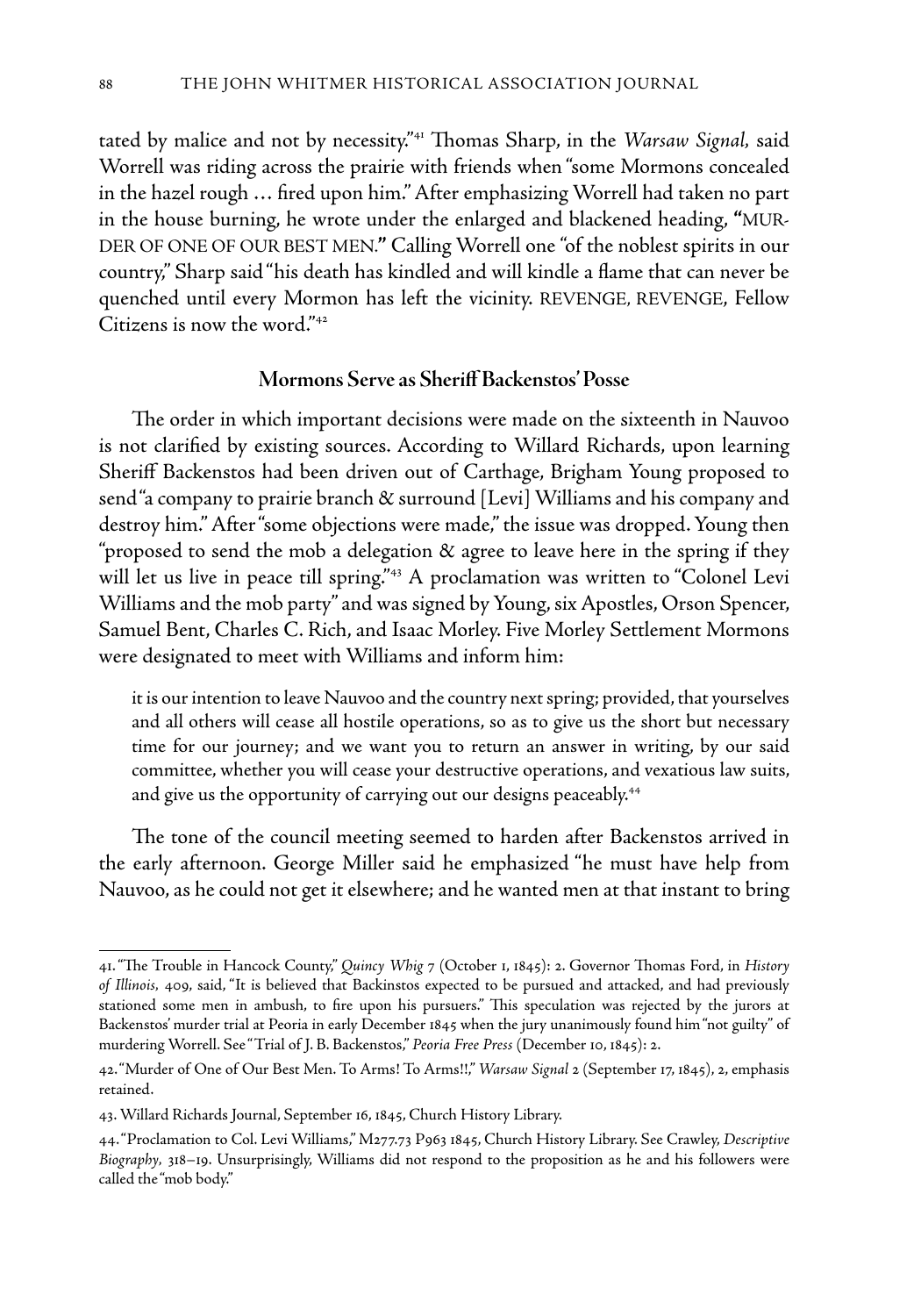his family out of Carthage that night."<sup>45</sup> He told of being driven from Carthage the previous morning "by the mob" and being harassed so severely that night at Warsaw "there was little probability of getting away." This was followed by the even more dramatic account of events which took place that morning when he was "pursued by a number of the mob on horseback" who were determined to kill him. Backenstos' account of mob aggression may have caused Young to change the rules of engagement as he directed church members to "put a stop to the mobs burning your property" by shooting the" first man who attempts."46 Brigham Young then wrote the Mormons at Ramus, twenty miles southeast of Nauvoo, "Our council to you is that if the mob come to disturb you, at the first aggression on yourselves or property give them the cold lead or obey the Sheriffs counsel." Backenstos added to the directive:

Fellow citizens of Hancock county, of the Ramus or Macedonia precinct. I call upon you in the name of the people of the State of Illinois and by virtue of my office as Sheriff of Hancock county, command you in the name of the people of Said State, that you defend your lives and your property with force of arms against any and all persons who may molest you in the shape of a mob or by whatever name they may call themselves and to be in readiness and hold yourselves subject to my further orders.<sup>47</sup>

George Miller started for Carthage with Backenstos and over one hundred members of the mounted First Cohort about seven that evening. Hosea Stout wrote, "Just after dark Genl Miller went with a party of about one hundred men with the sheriff to take his family from Carthage to Nauvoo as she was in the hands of the mob party."48 Miller said, "On our approach to Carthage we were fired on, but they immediately fled before us."49 The posse charged into Carthage and assembled before Backenstos' house. Miller said they saw "torches passing in various directions" and concluded the enemy intended to set fire to their houses and "lay it on the Mormons." He said, "I sent men all over the village, and had every man arrested and brought before me." He assured his captives "if a house was burned then or after my leaving, I would put the place to the sword without discrimination."50

<sup>45.</sup> Wingfield Watson, ed., *Correspondence of Bishop George Miller With the Northern Islander* (Burlington, Wisconsin, 1916), 26.Watson reproduced Miller's correspondence from James J. Strang's newspaper *The Northern Islander* at Beaver Island, Michigan.

<sup>46.</sup> Brigham Young Journal, 61, September 16, 1845.

<sup>47.</sup> Manuscript History of Brigham Young*,* CR 100 102, September 16, 1845.

<sup>48.</sup> Brooks, *The Diary of Hosea Stout,* 1:64, September 16, 1845.

<sup>49.</sup> The shots were apparently fired as warnings by men on the approaches to Carthage and were not directed at the Mormons.

<sup>50.</sup> See Watson, *Correspondence of Bishop George Miller,* 27. Backenstos, in Proclamation No. 3*,* September 17, 1845, *Nauvoo Neighbor* 3 (September 24, 1845): 3, said upon entering Carthage residents were seen "running about with fire brands." He confirmed that his force threatened to "put to the sword all those engaged in firing the place [Carthage]."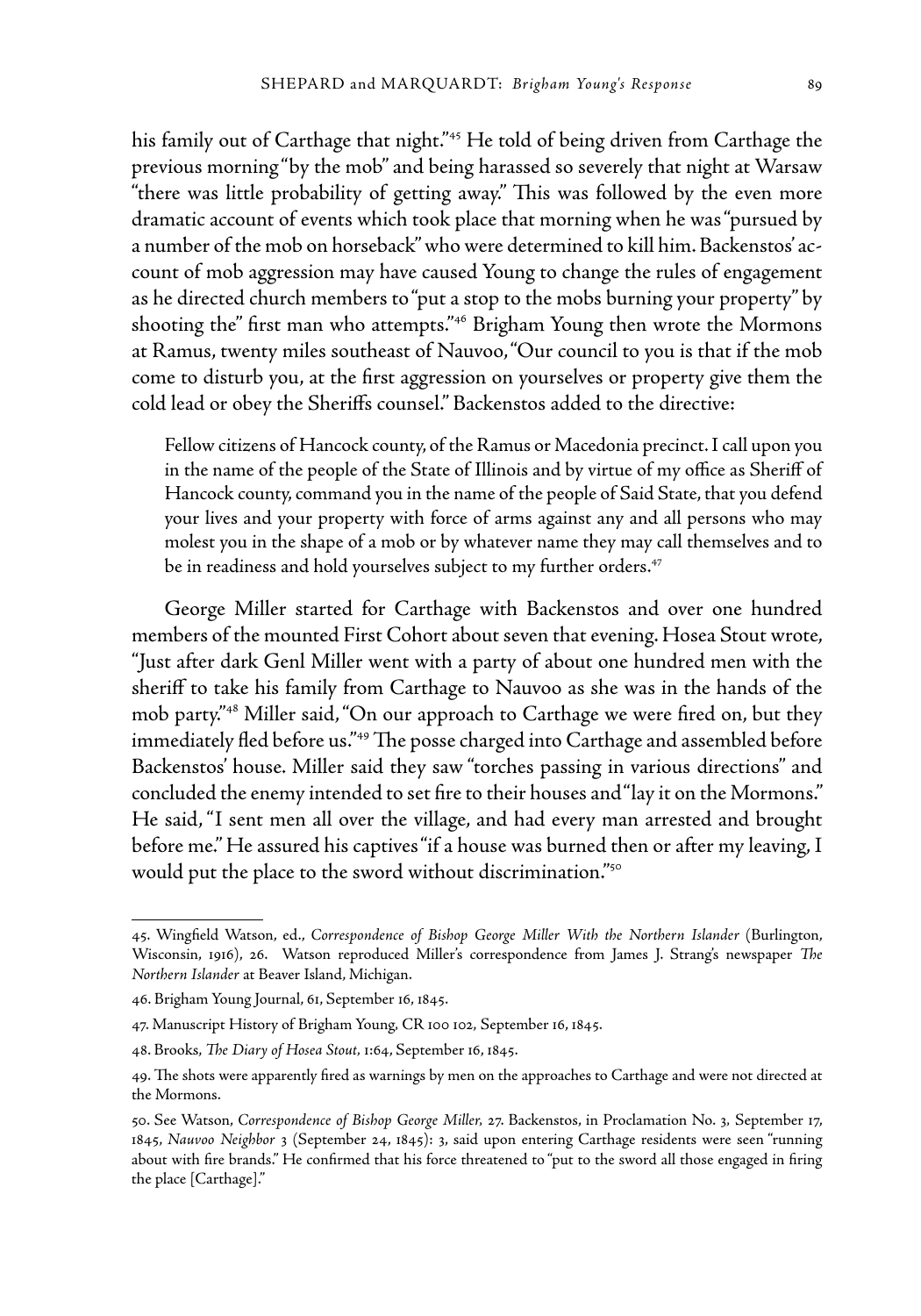Wholesale abandonment of property took place as anti-Mormons learned of the "invasion" at Carthage. Many fled to other Illinois counties, and some left the state for Missouri and Iowa. A sizable group remained in place and hoped for the best. The anti-Mormons responded by banishing at least three high-profile Jack Mormons. Chauncy Robinson, the Carthage Postmaster and County Recorder fled Carthage with his family. Ethil Rose, the county treasurer and assessor, was "expelled" from Carthage and fled "to some secure place with his family for safety." Edward A. Bedell, Postmaster and Justice of the Peace at Warsaw "fled to save his life." He took refuge in Nauvoo.<sup>51</sup>

 It is ironic that non-Mormons Orrin Rhodes and his stepson Phineas Wilcox, who was from St. Mary's Precinct, arrived at Nauvoo at ten o'clock that night with a wagon load of wheat to be milled. Rhodes left Wilcox at the home of Mormon Ebenezer Jennings and proceeded to his mother's some three miles from Nauvoo.<sup>52</sup>

 Backenstos' family was escorted to Nauvoo by six members of the posse, and the rest proceeded to the area of the burnings. George Miller reported that early on the 17th the posse was drawn to smoke from newly burnt buildings in the Bear Creek area. Commanding half the posse, Miller said they managed to approach within "a hundred paces" of the burners and demanded their surrender. When they fled on horseback "at full speed," the posse had to navigate around a gulley and then chased them for some three miles. One burner, riding a slow horse, was overtaken and killed and Miller said two others "crawled into a cornfield near at hand, and there died."53 Anson Call, who served under Miller, said the burners were surprised "while sitting on a woodpile eating melons. He alleged the burner who was killed "torched the firebrand to my father's house the same morning."54 The only fatality turned out to be Samuel McBratney, a young Irish teamster from Warsaw. Thomas Sharp announced in the *Warsaw Signal* that the Mormons fired on the burners "without provocation." He maintained after McBratney had been shot off his horse that he was "stabbed with a sword" and that his throat was cut "in a most revolting manner."<sup>55</sup>

The morning of September 17 found Brigham Young addressing members of the Second Cohort at Nauvoo. Hosea Stout said he told them he "was composed" and "the late disturbance" had no "effect on him." He reaffirmed the need for armed Mormon forces and told the assembled "when you shoot be sure & shoot right." Young also demanded the beating of drums and the firing of guns in the city be stopped

<sup>51.</sup> Backenstos, Proclamation No. 3, September 17, 1845, *Nauvoo Neighbor* 3 (September 17, 1845): 3.

<sup>52.</sup> Hallwas and Launius, *Cultures in Conflict,* 278.

<sup>53.</sup> Watson, *Correspondence of Bishop George Miller, 27-28.* One burner may have been thrown from his horse and evaded the posse and another may have been wounded and was not found.

<sup>54.</sup> Ethan Call and Christine Shaffer Call, eds., *Anson Call and the Rocky Mountain Prophecy* (Salt Lake City: Call Publishing Co., 2002), 134–39.

<sup>55. &</sup>quot;Another Brutal Murder," *Warsaw Signal* 2 (September 18, 1845): 2.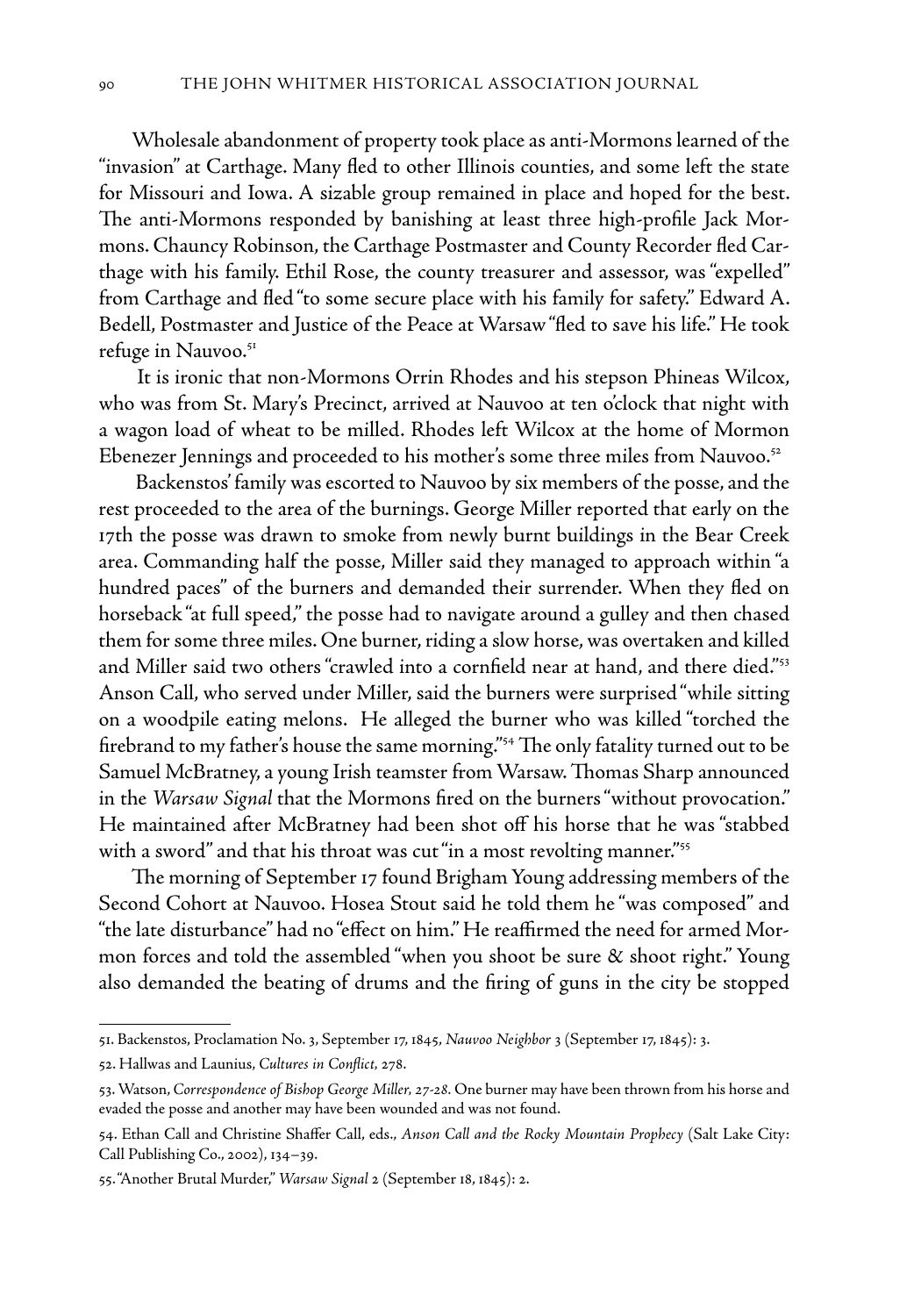and threatened retribution on those who did not obey.<sup>56</sup> Orrin Rhodes returned to Nauvoo the same day to reconnect with Phineas Wilcox. A later affidavit said he extensively searched for his stepson and could only determine he had visited the Temple where he was accused of being a spy and was led away by several Mormons to the Masonic Hall. He assumed he had been murdered.<sup>57</sup>

 Backenstos' posse was on the move the morning of the 18th to join previously dispatched Mormon forces in the Green Plains area under the leadership of Stephen Markham, a colonel in the Nauvoo Legion. George Miller described locating some three hundred anti-Mormons outside Warsaw and understanding that they were expecting reinforcements. He influenced the sheriff to direct Brigham Young "to send two pieces of artillery and four hundred men" with which to prevent the anti-Mormons from being reinforced. Miller's goal was to attack the enemy "where they kept no guard" and "put them to the sword."58 Later that day, Hosea Stout noted he had received and complied with orders to "raise 20 men well armed & equipped" to the Camp Creek area in northeast Hancock County because the "mob were about to commit their depredation[s] on that settlement." Howard Egan, a member of the Old Police, and twenty men were dispatched."59 Ironically, anti-Mormon Alexander Daubenheyer left his home at Pontoosuc, in the Camp Creek area the same day to deliver supplies to anti-Mormons at or near Carthage. After his horse returned home "without a rider" on September 21, it was assumed he had been murdered by the Mormons and his body concealed.<sup>60</sup>

Brigham Young's journal entry of September 19 indicates he initially favored honoring Backenstos' request for the cannons and reinforcements. However, "after mature deliberation," he went to the parade ground to inform his officers "it would not answer for us to send according to that [Backenstos'] order." Concurrently, a messenger arrived from Miller telling him to hasten the delivery of reinforcements and, according to Young's journal, he told the officers, "if the sheriff and Gen. Miller were to give orders and be the chief counselors it was best for them to come back and stay here and we would go and fill their commands, [he] stated I knew Gen. Miller to be a good man only wanted his memory jogged and he would send no more orders, and that Backenstos would do as we said." In an apparent effort to curtail the aggressive and potentially irresponsible actions of Backenstos and Miller, Young told his officers "to take especial care of their men and not run into danger, [and] neither destroy any property." Realizing the consequences of a military clash in which anti-

<sup>56.</sup> Brooks, *The Diary of Hosea Stout,* 1:64-66, September 17, 1845.

<sup>57.</sup> Hallwas and Launius, *Cultures in Conflict*, 278–80.

<sup>58.</sup> Watson, *Correspondence of Bishop George Miller,* 28–29.

<sup>59.</sup> Brooks, *The Diary of Hosea Stout,* 1:67*,* September 18, 1845.

<sup>60.</sup> See "Mr. Hardy's Affidavit," about Daubenheyer's disappearance in *Quincy Whig* 8 (October 15, 1845): 2 and Hallwas and Launius, *Cultures in Conflict,* 279.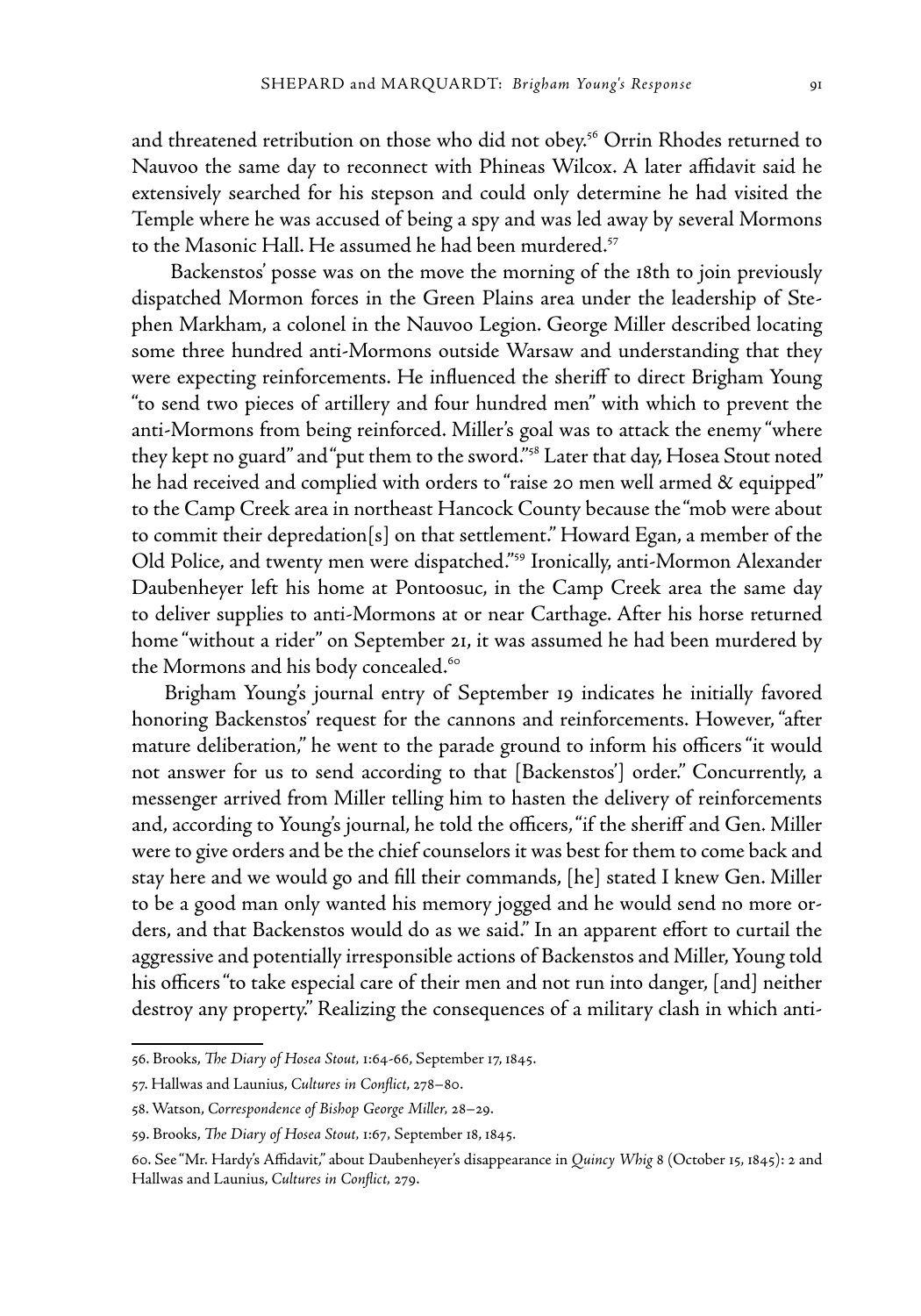Mormons were killed, Young said if the anti-Mormons "wished to flee let them flee." He also ordered all work be stopped "except that on the Temple" and specified if it was necessary the workmen should "car[r]y the sword in one hand while they work with the other."<sup>61</sup>

Levi Williams, apparently realizing his forces were in danger, withdrew them to Missouri early on the nineteenth. With a decisive battle with the anti-Mormons averted and Warsaw abandoned, the victorious force returned to Carthage. Backenstos explained in Proclamation No. 4:

I entered the town of Carthage about the setting of the sun, as I had a large number of writs for the arrest of those accused of burning houses barns, and stacks of grain. I ordered my posse to surround the town and permit none to escape, but to bring every man to the Court House in order that I might arrest such persons as I had writs against and detain such other persons in custody as are accused by respectable persons until writs could be procured, that they might be dealt with according to law. All those against whom I had writs fled before I could have them surrounded except one Anthony Barkman.<sup>62</sup>

Mormon George Laub said Carthage was occupied for "ten or Twelve days."<sup>63</sup> It was a bitter time for the few residents who remained. Backenstos, saying he had been authorized by Governor Ford to confiscate the muskets issued to the Carthage Greys, had his forces search homes, farms and personal property. Eyewitness Eudocia Baldwin Marsh remembered members of Backenstos' posse coming to the family farm near Carthage to search for weapons. Aware of the posse's intentions, her brothers had hidden muskets of the Carthage militia along with family rifles and shotguns in a cornfield where they were not discovered. She described the posse as scraggylooking and being heavily armed with guns, swords, pistols, and bowie knives. No weapons were discovered but the family considered the posse to be thugs.<sup>64</sup> Jason H. Sherman, also an anti-Mormon eyewitness to the searching, said the posse "rummaged drawers and trunks" and "in some cases took private arms and other articles of property." He said Backenstos left fifty men to occupy Carthage on September 20, and his force intermittently roamed Hancock County looking for lawbreakers. He bitterly said, "other [Mormon] parties … were out plundering night and day, taking

<sup>61.</sup> Brigham Young Journal, 68, September 19, 1845. Hosea Stout recorded Young as saying, "Backenstos advises us not to meddle with any body['s] property but my counsel is to take enough property to sustain life …" Brooks, *The Diary of Hosea Stout*, 1:67, September 19, 1845.

<sup>62.</sup> *Proclamation No. 4. To the Citizens of Hancock County, Ill., and The Surrounding County* was printed under that title in *Nauvoo Neighbor* 3 (September 24, 1845): 2.

<sup>63.</sup> Eugene England, ed., "George Laub's Nauvoo Journal," *BYU Studies* 18 (1978): 164.

<sup>64.</sup> Eudocia Baldwin Marsh, "Mormons in Hancock County: A Reminiscence," *Journal of the Illinois State Historical Society* 64 (Spring 1971): 60–61.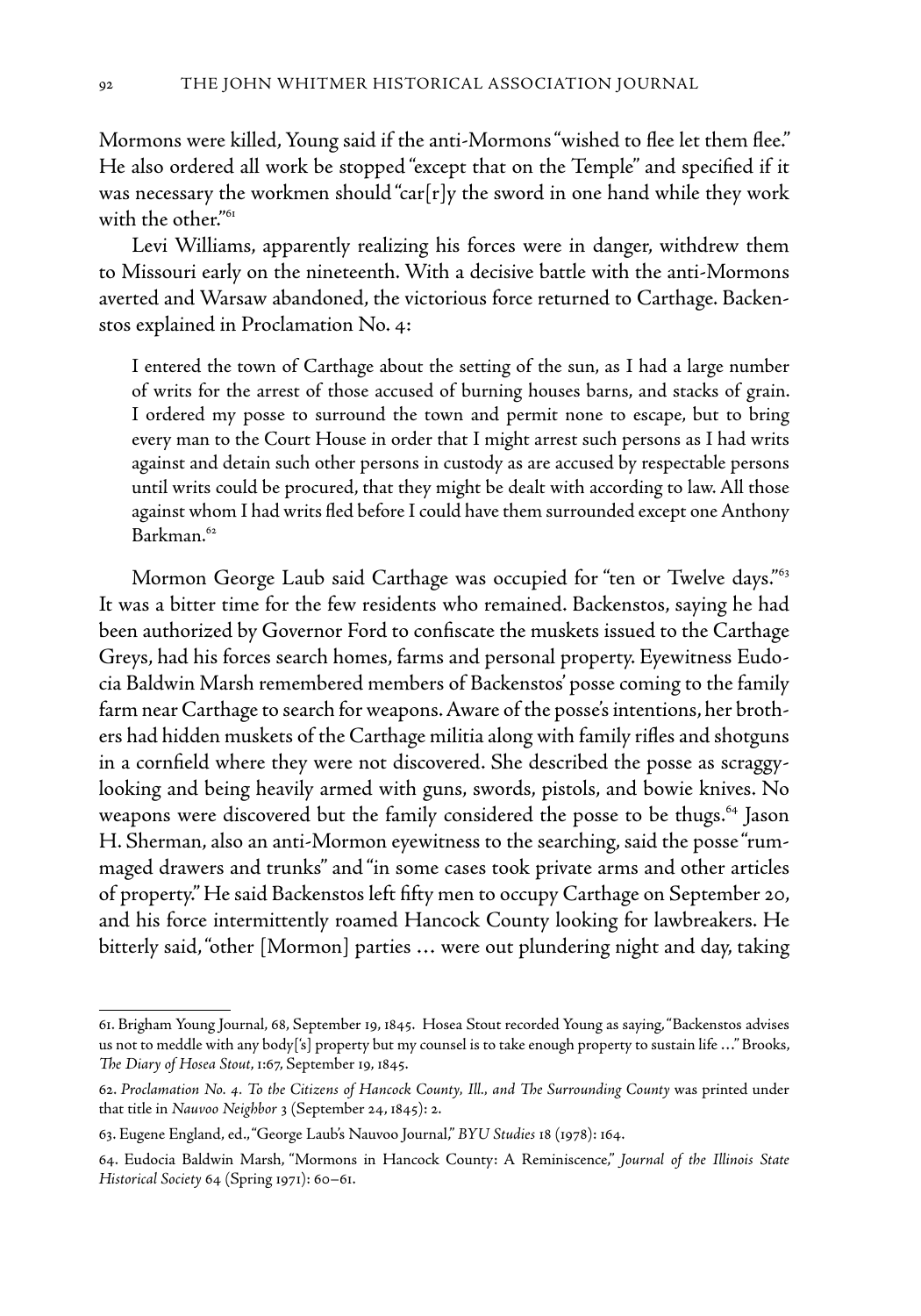horses from stables before the eyes of their owners in some instances, and driving cattle from farms into Nauvoo."65

#### **Intervention of Governor Thomas Ford and the Quest for Peace**

Several sources agree that when Governor Thomas Ford learned of civil war in Hancock County, he determined he had to intervene with state militia. He determined, "neither party in Hancock could be trusted with the power to keep peace." He wrote in his history, without providing a date, that he had designated Brigadier General John J. Hardin of the Illinois Militia, a prominent Whig of Jacksonville and former member of the Illinois Legislature, to head a delegation to restore peace in Hancock County and to facilitate the Mormon migration from Illinois. Hardin was ably assisted by Militia Major William B. Warren, a Whig clerk of the Illinois Supreme Court. United States Congressman Stephen Douglass, a Democrat, was an important part of the delegation as he was remembered by the Mormons for his favorable decisions when he was an Illinois Supreme Court judge. Democrat James H. McDougal, the Illinois Attorney General, was included in the delegation to guarantee the rights of all participants in the civil disturbance.<sup>66</sup>

 Thomas Ford directed Backenstos in a letter dated September 21, "to surrender to [General] Hardin [when he arrived in Hancock County] and submit himself before Judge [Norman] Purple for the murder of Worrell."<sup>67</sup> P.[roctor] P. Newcomb, a Justice of the Peace from Augusta Township, issued an arrest warrant on the same day, based on the complaint of James M. Steward that alleged Jacob Backenstos "with unlawful Weapon [did] shoot or cause to be shot Franklin A. Worrell so that said Worrell did die of his wounds."68

Brigham Young's journal entry of September 22 would be the last for seventyeight days. It reported that a delegation from McDonough County asked if the Mormons would "leave in the spring according to our proposition to [Levi] Williams." The hierarchy said they would agree to leave if the "several counties" would aid "in assisting us to dispose of our property and to have all vexations Lawsuits stayed."69 Simultaneously, delegates from nine Illinois counties—excluding Hancock—gathered at Quincy and formulated proposals that urged the Mormons to leave Illinois

<sup>65.</sup> See Hallwas and Launius, *Cultures in Conflict*, 288-91. Governor Thomas Ford, in *History of Illinois,* 410, said "During the ascendency of the sheriff and the absence of the anti-Mormons from their houses, the people who had been burnt out of their houses assembled in Nauvoo, from whence, with many others, they sallied forth and ravaged the country, stealing and plundering whatever was convenient to carry or drive away."

<sup>66.</sup>See Ford, *History of Illinois,* 410.

<sup>67.</sup> See Oaks and Hill, *Carthage Conspiracy,* 196–97.

<sup>68.</sup> Box [33] Civil and Criminal Files, 1836-1860, Hancock County Court, Microfilm No. 152165, Item 1, LDS Family History Library, Salt Lake City, Utah.

<sup>69.</sup> Brigham Young Journal, 74–75, September 22, 1845, Church History Library.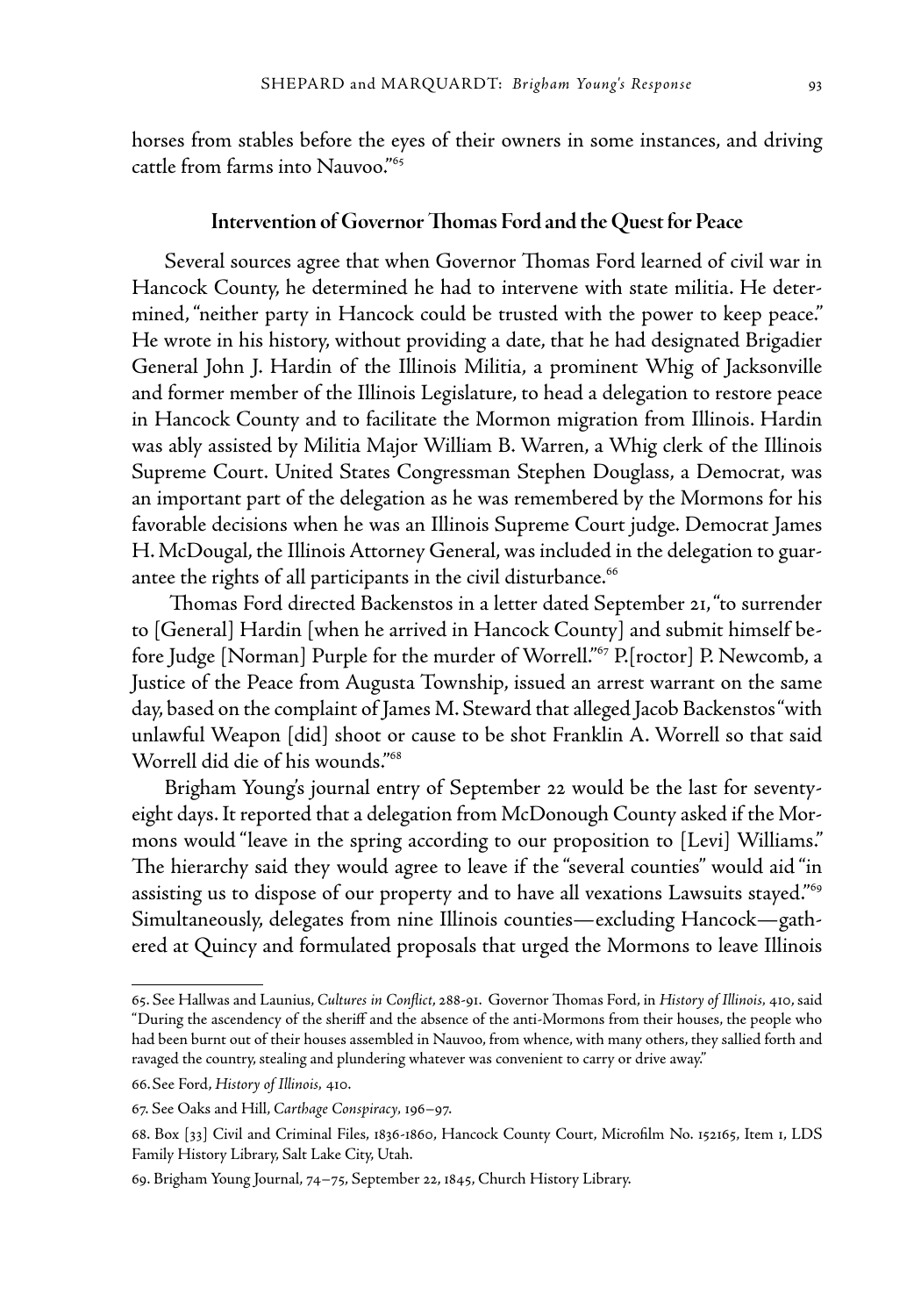and forwarded them to Brigham Young.<sup>70</sup> A September 22 meeting of citizens from Quincy, known as the Quincy Committee, urged acceptance of the Mormon proposal submitted to Levi Williams on September 16, which said the Mormons would leave in the spring if hostile actions against them ceased. They rejected the Mormon stipulation that they help them sell their property and stated they did not believe the Mormons to be "a persecuted people." They bluntly added, "whatever grievances they [the Mormons] may suffer to be the legitimate consequences of their own conduct." They also said they would "adopt a preliminary military organization, for future action" if the Mormons failed to leave in the spring and called for the prompt return of the "old citizens" and for Backenstos to resign from office.<sup>71</sup>

Brigham Young presented six members of the Quincy Committee with a written response on September 24 which was widely circulated among the non-Mormons. It said in part, "it is our desire, and ever has been, to live in peace with all men, so far as we can without sacrificing the right of worshipping God according to the dictates of our own conscience." He reviewed persecutions the Mormons had endured and made it clear that they did not respond to the burnings in the Morley Settlement until ordered by the sheriff. The document thanked the people of Quincy for their "hospitality in former days which still causes our hearts to burn with joy" and said "Mormon prayers ask for blessing on their heads." The response also affirmed the Mormons would "leave this county next spring, for some point so remote, that there will not need to be a difficulty with the people and ourselves." Young asked non-Mormon cooperation in selling property and a halt in vexatious lawsuits and all forms of harassment.<sup>72</sup>

Thomas Sharp chose to print two extras on the 24th instead of the regular issue of the *Warsaw Signal.* He explained it was necessary "to submit to the public a candid and impartial statement of facts, that all may judge of the character of the banditti that now reign supreme in our county." In justification of the burnings, Sharp explained "wrong upon wrong, and insult upon insult" had been poured out upon the innocent anti-Mormons until a few, because of Mormon stealing, were "rendered desperate" and started burning Mormon possessions. He called the Mormons "monsters in human shape," condemned the murders of Franklin Worrell and Samuel McBratney, and incorrectly implied eighteen non-Mormons had been killed in the Camp Wood area. Sharp also rebuked anti-Mormons in neighboring counties for promising to "flock to our standard" and then going back on their word to help pun-

<sup>70.</sup> Hallwas and Launius, *Cultures in Conflict,* 302**.**

<sup>71.</sup> Minutes of this meeting were published in the October 1, 1845 *Quincy Whig*. Parts of the meeting are published in *History of the Church* 7:451–53.

<sup>72.</sup> See "Nauvoo, Sept 24, 1845," *Quincy Whig* 8 (October 1, 1845): 2 and "To whom it may concern," *Nauvoo Neighbor* 3 (October 1, 1845): 2–3.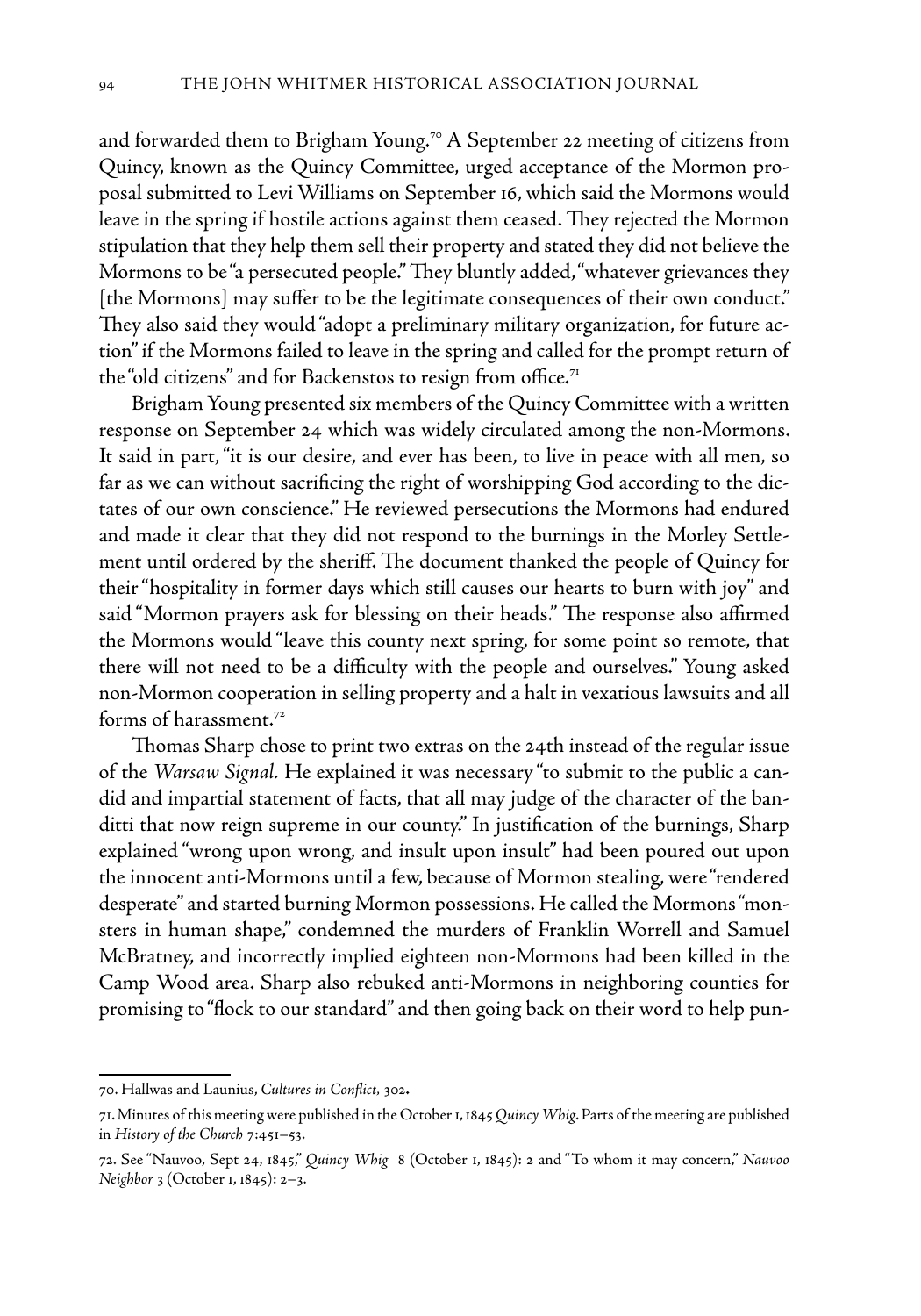ish the Mormons.<sup>73</sup> The second extra, printed at ten that evening, contained resolutions from McDonough County citizens condemning the Mormons and promising military support for the Hancock County anti-Mormons.<sup>74</sup>

The *Burlington Hawk-Eye* of September 25 opined that if any further "disturbances occur" between the warring parties, the Mormons will be driven "out of the Holy city and from the State, cost what it may."75 Jacob Backenstos, however, continued to take the side of the Mormons. Proclamation No. 5, dated September 25, said Mormons "from the infected area" told him horses have been stolen from them and "More than 200 head of cattle are missing." He asserted most of the non-Mormons who reported items stolen had spoken out against the "mobbing and burning" and thereby were victimized by the "abusers of the Mormons."76 The complexity of the situation was highlighted when Governor Ford warned anti-Mormons from Iowa Territory and Missouri that they "would be chastised in a most summary manner" if they interfered in the affairs of Hancock County.<sup>77</sup>

Thomas Sharp, in his unfinished history, said Hardin's force arrived at Carthage on the afternoon of September 28. Finding the courthouse occupied by Backenstos and about forty Mormons, Hardin demanded they "give up all the arms taken from the citizens and then to leave the town in half an hour."78 Governor Ford added, "all parties over four in number on either side were prohibited from assembling and marching over the country."79 Jason H. Sherman said upon the arrival of General Hardin's force, "Backenstos was taken into custody, and giving his soldiers fifteen minutes to leave town—which they did not over stay."<sup>80</sup> According to Illinois statute the coroner would assume the duties of sheriff if the sheriff is incapacitated "by death, resignation, removal or otherwise."<sup>81</sup> Backenstos is documented on several oc-

79. Ford, *History of Illinois*, 410.

<sup>73. &</sup>quot;To the people abroad," *Warsaw Signal Extra* (First Extra), September 24, 1845.

<sup>74. &</sup>quot;Proceedings of a Meeting of the Citizens of McDonough County," *Warsaw Signal Extra* (Second Extra), September 24, 1845.

<sup>75. &</sup>quot;Late from the Mormon War," *Burlington Hawk-Eye* 7 (September 25, 1845): 2.

<sup>76.</sup> Backenstos' Proclamation No. 5 was printed, along with the first four Proclamations, in *Nauvoo Neighbor 3*  (October 1, 1845): 1–2.

<sup>77.</sup> See "A Proclamation by the Governor of the State of Illinois," September 26, 1845," *Warsaw Signal* 2 (October 15, 1845): 3 and "A Proclamation by the Governor of the State of Illinois," *Nauvoo Neighbor* 3 (October 1, 1845): 2.

<sup>78.</sup> Roger D. Launius, "Anti-Mormonism in Illinois: Thomas C. Sharp's Unfinished History of the Mormon War, 1845," *Journal of Mormon History* 15 (1989): 39.

<sup>80.</sup> See Hallwas and Launius, *Cultures in Conflict*, 291. See also "The Hancock Troubles," *Quincy Whig* 8 (October 8, 1845): 2, which contained, "Backenstos, was at Carthage, and offered to surrender himself into the hands of Gen. Hardin."

<sup>81.</sup> Chapter 99, "Sheriffs and Corners," Section 18, Revised Statutes of the State of Illinois Adopted by the General Assembly of Said State, At its Regular Session, Held in the Years A. D. 1844–1845 (Springfield, IL: William Walters, 1845). See also *History of the Church* 7:491 where it mentions that Backenstos was "in the hands of the coroner who has permission either to take bail or select his own guard, at the expense of the state."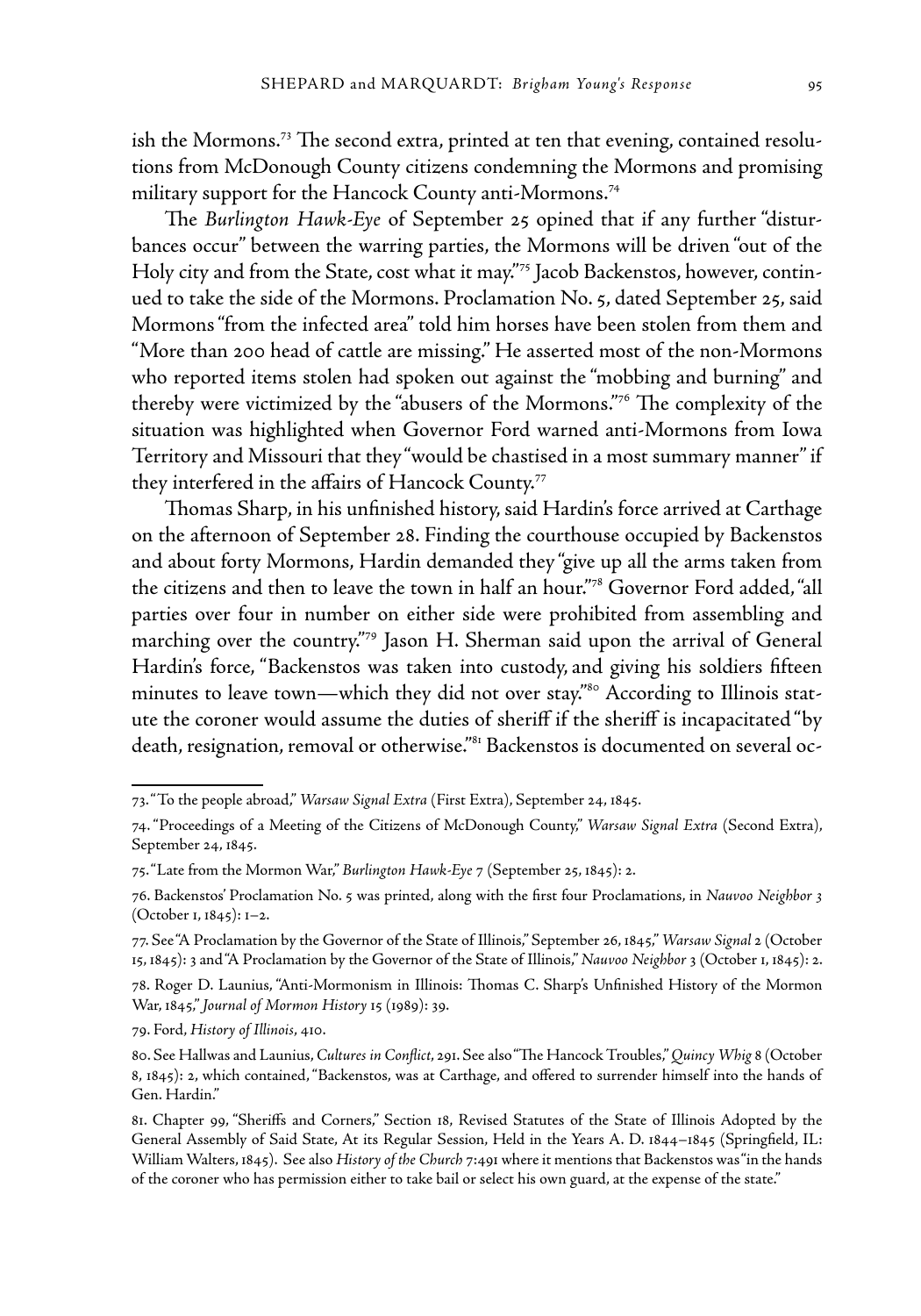casions as being in the custody of Mormon Henry W. Miller, who became coroner on August 11 in the same landslide Mormon vote that made Backenstos sheriff.

The challenges faced by Ford's Illinois volunteers were immense as both sides had similar litanies of blame for the other. The non-Mormon complaints about the Mormons had recently been set forth in a September 20, 1845, plea for neighboring counties to intervene and remove the odious occupation by Backenstos and his Mormon posse. A sampling of their complaints includes: non-Mormons were not protected by the law; Gentiles have been imprisoned illegally; Mormons issued vexatious writs against them, non-Mormons were denied the process of law; Mormon witnesses perjured themselves when testifying against the non-Mormons; and Mormons trampled on the non-Mormon's "beloved institutions."82

Edward Everett, a member of the Quincy Riflemen, remembered the apprehension his unit felt when they accompanied Governor Ford's delegates into Nauvoo on September 30: "Our company was placed in the advance with loaded rifles, and we entered the city with some expectation of meeting resistance from the Mormons who were well armed and organized."<sup>83</sup> Hosea Stout noted the militia entered Nauvoo "without leave or notice." He also noted he and others were approached by Jacob Backenstos and Stephen Douglas who asked for a meeting of the delegation and the Twelve. Brigham Young and members of his council met with the delegation at the parade ground near the Temple where General Hardin displayed his orders from the Governor.<sup>84</sup> After Young granted permission for the militia to search Nauvoo for the bodies of Phineas Wilcox and Alexander Daubenheyer, he was asked if he knew of "crimes having been committed in Nauvoo." Young said he "knew nothing of the kind," and sharply added that he "had reliable information that some hundred houses had been burned in the south part of the county and probably if he would go there, he would find the persons who had done it."<sup>85</sup> Hardin's troops searched the Masonic Hall and its stable, the Temple, and the Masonic Hall without success. Hosea Stout was so incensed that he said "it was his heart's desire and prayer" the obnoxious soldiers "may be speedily damned to the lowest degredation [*sic*] of Hell."86

Simultaneously, delegates from Adams, Brown, Henderson, McDonough, Pike, Schuyler, Warren, Marquette, and Knox Counties were meeting at Carthage. Collectively referred to as the Carthage Convention, the delegates unsurprisingly agreed

<sup>82.</sup> See Hallwas and Launius, *Cultures in Conflict*, 291-94

<sup>83.</sup> Edward Everett, *Narrative of Military Experience in Several Capacities* (Springfield, IL: State Journal Co., 1906), 185

<sup>84.</sup> Brooks, *Diary of Hosea Stout,* 1:77–78. The *History of the Church* 7:447, explained Hardin called the meeting in a manner Brigham Young, Heber C. Kimball Willard Richards, John Taylor, George A Smith, and Amasa Lyman were "surrounded by his troops, four hundred in number."

<sup>85.</sup> *History of the Church* 7:448.

<sup>86.</sup> Brooks, *Diary of Hosea Stout*, 1:78, September 30, 1845.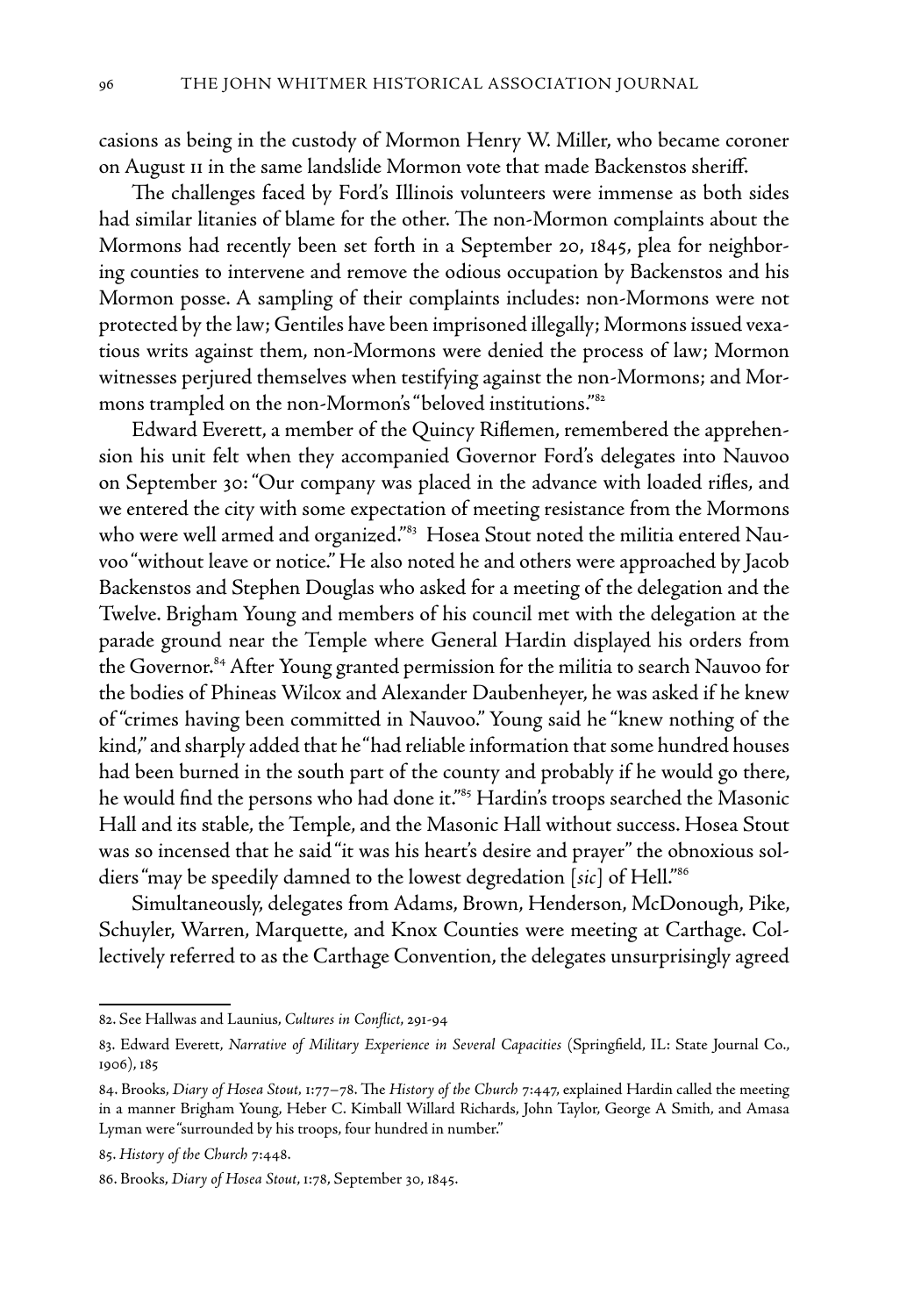the Mormons should leave. Hardin and his advisors mediated between them and the Mormons.<sup>87</sup>

On the evening of September 30 Thomas Sharp printed an extra which contained resolutions formulated by citizen groups from Adams, Henderson, and Warren Counties in Illinois and Clark County, Missouri. The resolutions agreed the Mormons were unfit neighbors, had to leave the area by spring, and offered varying levels, military support if the deadline were not met. One resolution passed at a public meeting in Churchville, Clark County, Missouri, advised Governor Ford to "take [ex-Missouri Governor] Lilburn W. Boggs as a pattern for his action in relation to the Mormons."88

Brigham Young and his Council held a successful meeting with Governor Ford's delegation on October 1. The Mormon proposal of September 24, which stipulated the Mormons would leave by Spring, was discussed and was found to be acceptable. General Hardin and Stephen Douglas also endorsed the Mormon "proposed location at Vancouver's Island."<sup>89</sup> That afternoon Hardin and associates sent a request from their camp two miles south of Nauvoo to Young and his council asking for written confirmation that the Mormons would leave in the spring.<sup>90</sup> A response, signed by Brigham Young that afternoon acknowledged, "we had commenced making arrangements to remove from the county, previous to the recent disturbances." He outlined some of the organizational planning for the exodus and the need to sell or rent "some hundreds of farms and some two thousand or more houses for sale in the city and county." Help from the non-Mormon community in disposing of their property was also requested. After saying "we shall not put in any more crops of any description," Young added "if the testimonies are not sufficient to satisfy any people that we are in earnest, we will soon give them a sign that cannot be mistaken—*we will all leave them."*<sup>91</sup>

Responding to Brigham Young and his Council by letter on October 2, Ford's delegation said they had met with delegates at Carthage and area anti-Mormons and told them the Mormons gave "every appearance of earnest determination" to leave in the spring. There was "a general acquiescence in it by citizens of other counties, and of this, so far as to agree to restrain and withhold all further violence, and that you be

<sup>87.</sup> Glen M. Leonard, *Nauvoo: A Place of Peace, A People of Promise* (Salt Lake City: Deseret Book and Provo, UT: Brigham Young University Press, 2002), 537.

<sup>88.</sup> Different headings were used for the resolutions. *Warsaw Signal Extra*, September 30, 12 o'clock P. M. 1845. 89. *History of the Church* 7:449.

<sup>90. &</sup>quot;To First President and Council of the Church at Nauvoo," *Nauvoo Neighbor* 3 (October 1, 1845): 2.

<sup>91.</sup> This October 1, 1845 letter was printed under title, "To Gen. John J. Hardin, W. B. Warren, S. A. Douglas, and J. A. McDougal," in *The Latter -day Saints' Millennial Star* 6 (December 1, 1845): 190 and B. H. Roberts, *A Comprehensive History of The Church of Jesus Christ of Latter-day Saints* (Provo, UT: Published by the Church, Brigham Young University Press, 1965), 2:512–13, emphasis retained in both.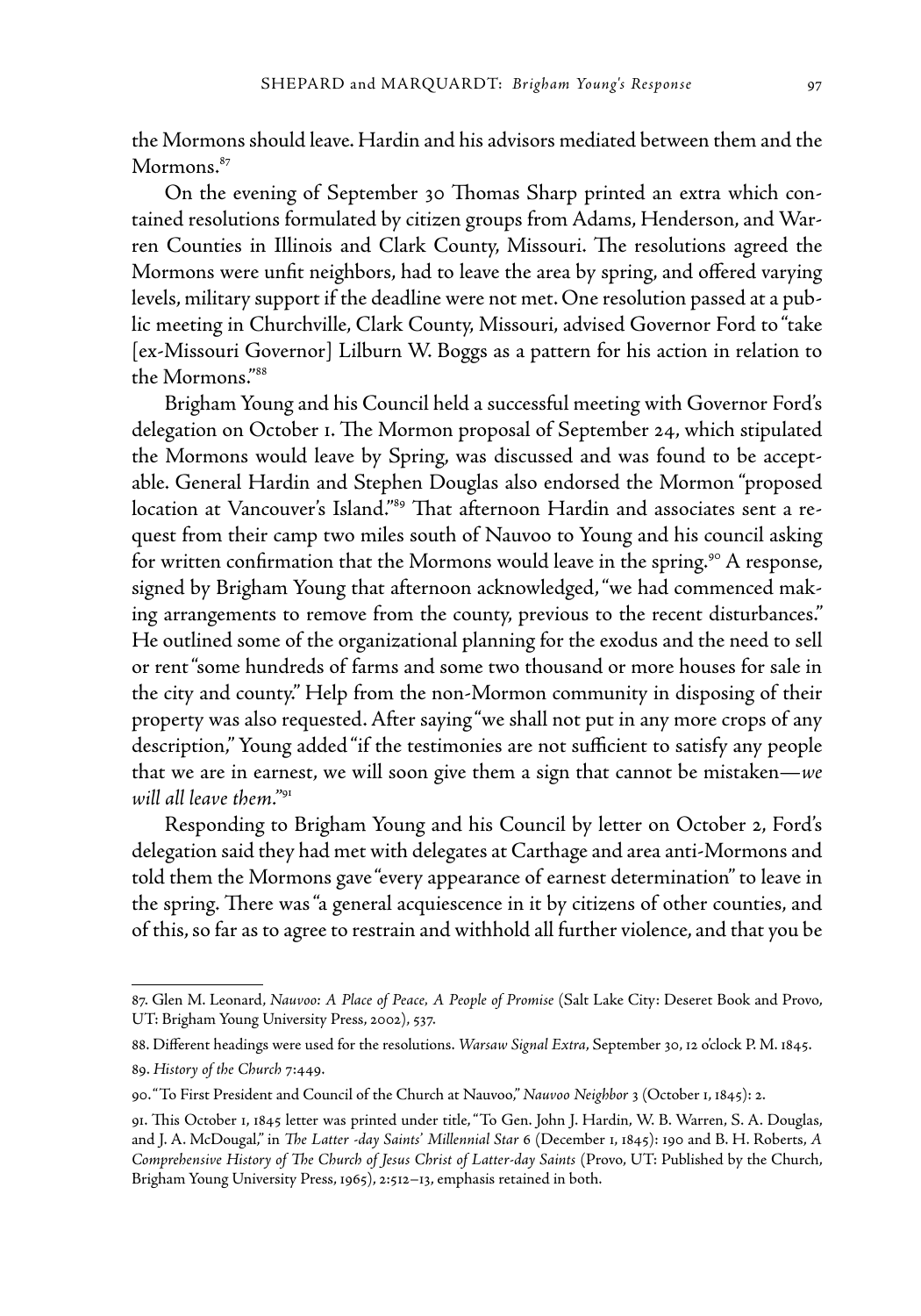permitted to depart in peace next spring." After saying, "it has become impossible for your church to remain in this country," the delegation specified:

 After what has been said and written by yourselves, it will be confidently expected by us and the whole community, that you will remove from the state with your whole church, in the manner you have agreed in your statement to us.

 Should you not do so, we are satisfied, however, much we may deprecate violence and bloodshed, that violent measures will be resorted to, to compel your removal, which will result in most disastrous consequences to yourselves and your opponents, and the end will be your expulsion from the state.<sup>92</sup>

General Hardin informed Governor Ford by letter on October 4 that despite intense searching for the body of Phineas Wilcox, it had not been found. The Governor was told a Mormon named Caleb Baldwin said Wilcox was recognized as being "with the mob that murdered Joseph Smith" and was last seen being escorted to the Masonic Hall. Hardin concluded, "I think he has been killed.<sup>93</sup>

The four representatives submitted a broadside to the Anti-Mormons on October 6 which began with the correspondence between them and the Mormons on October 1 and 2 and their conclusion that the Mormons would leave as scheduled "for a home west of the Rocky Mountains." The broadside announced that as "Order and quiet are again restored to your country," the large part of their volunteer force would be decommissioned but a portion would remain" until the Governor shall order them to be disbanded." The anti-Mormons were bluntly told:

 Remember, whatever may be the aggression against you, the sympathy of the public may be forfeited. It cannot be denied that the burning of the houses of the Mormons in Hancock county, by which a large number of women and children have been rendered homeless and houseless, in the beginning of winter, was an act criminal in itself, and disgraceful to its perpetrators. And it should also be known, that it has led many persons to believe, that even if the Mormons are so bad as they are represented, they are no worse than those who burnt their houses.

 Whether your cause is just or unjust, the acts of these incendiaries have thus lost for you something of the sympathy and good will of your fellow-citizens; and a resort to, or persistence in, such a course, under existing circumstances, will make you forfeit all the respect and sympathy of the community.

The broadside concluded with, "We trust and believe, for this lovely portion of our State, a brighter day is dawning, and we beseech all parties not to seek to hasten

<sup>92.</sup> *History of the Church* 7:450–51.

<sup>93.</sup> John J. Hardin to "His Excellency Thos. Ford, Governor," October 4, 1845, *Illinois State Register* (October 17, 1845): 2.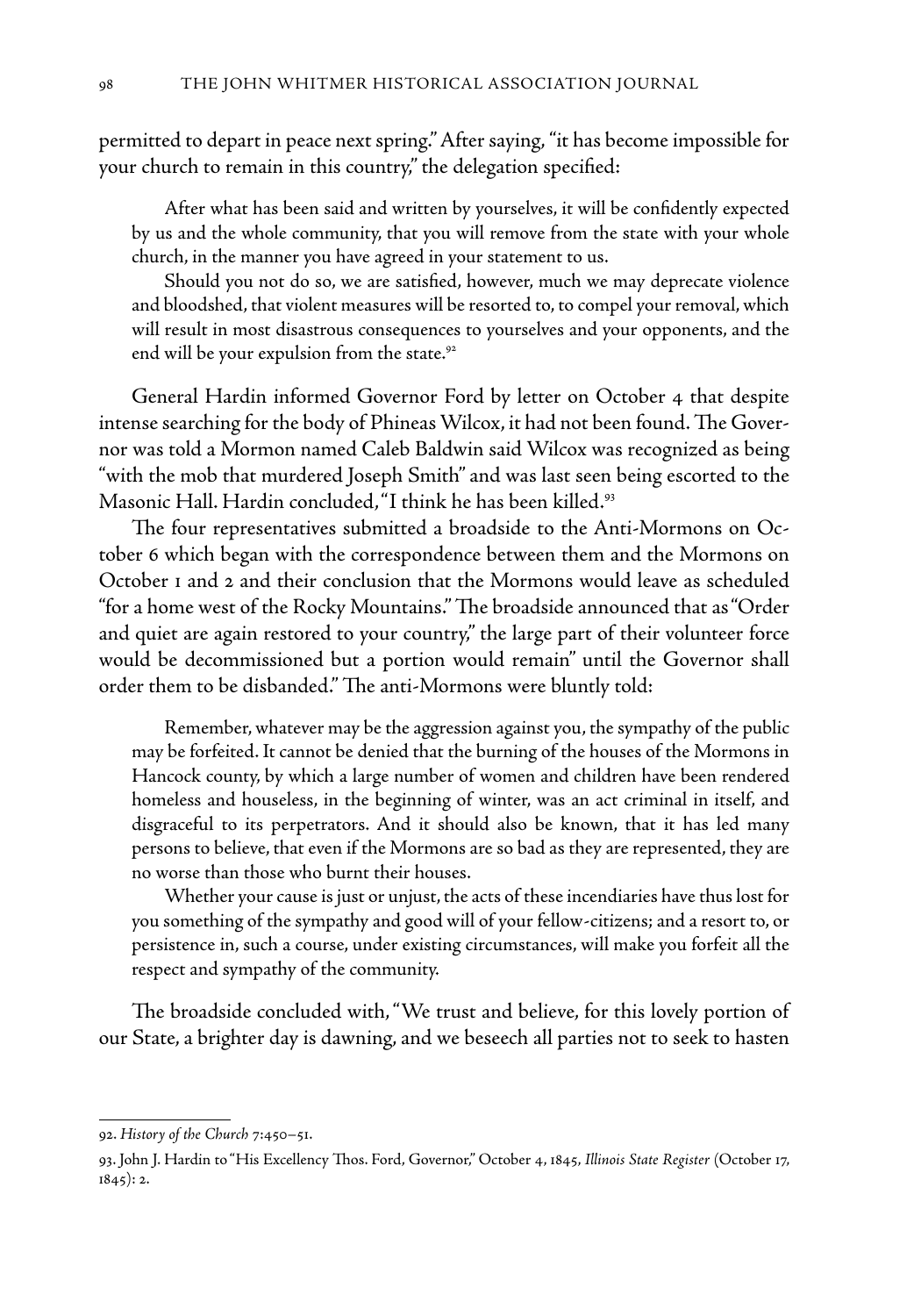its approach by the torch of the incendiary, nor to disturb its dawn by the clash of arms." 94

It was probably because the State of Illinois was virtually insolvent that the volunteer militia force was reduced to one hundred men in two companies under Major William Warren to keep the peace as best they could. The *Quincy Whig* stated the Quincy Rifle Company would not be disbanded.<sup>95</sup> The reduced militia was spread too thinly to proactively patrol the county and often became involved only after criminal activity was reported. Both parties accused Major Warren and his volunteer militia of favoring the other side. The Mormons kept their guns close at hand<sup>96</sup>

# **Final General Conference**

The last General Conference at Nauvoo spanned October 5-8 in the Temple the event signaled that the Temple was nearing completion, and the reception of endowments was near at hand.<sup>97</sup> Following lengthy voting to confirm priesthood holders, talks by the hierarchy stirred the thousands of Mormons with stories about persecution, rejection, and the challenges soon to be faced.<sup>98</sup>

 The conference was disrupted on the morning of October 7 when elements of Major Warren's force rushed into Nauvoo and arrested and removed several men accused of stealing from the non-Mormons. As word spread that the militia was seen in the city, General Charles C. Rich reasoned they "likely had writs against the 12 [Twelve Apostles] and others" and "gave orders for every man at the Temple to go and get his arms and be prepared for the worst." Hosea Stout said, "This created a great stir and conference was dispensed with till tomorrow."99 Thomas Bullock, a recorder of the conference, said "a man by the name of [Daniel] Smith [was arrested] for stealing goods below Warsaw, Thomas King, [Benjamin] Gardner, and Watson Barlow

<sup>94.</sup> See "Camp Carthage, Oct. 6, 1845—*To the anti-Mormon citizens of Hancock and the surrounding counties," Nauvoo Neighbor* 3 (October 29, 1845): 1.

<sup>95. &</sup>quot;The Hancock Troubles," *Quincy Whig* 8 (October 8, 1845): 2.

<sup>96.</sup> Norton Jacobs quoted John Taylor as saying on October 5, 1845, "he should feel to rejoice when he got beyond the bounds of the Christians for he wo[u]ld not have to carry his six shooter in his pocket." Ronald O. Barney, *One Side By Himself: the Life and Times of Lewis Barney, 1808–1894* (Logan: Utah State University Press, 2001), 52. Perrigrine Sessions, referring to this period, said, "the labor on the Temple was almost oblige[d] to stop and the workmen many of them carried small armes [arms] with them all the time and all kept their muskets whare the could put their hand on them a moments warning." Smart, *Missionary Diaries of Perrigrine Sessions,* 89, quoted without revision.

<sup>97.</sup> Joseph Smith said, at the October 2, 1841 General Conference, "There shall be no more baptisms for the dead, until the ordinance can be attended to in the Lord's House; and the Church shall not hold another general conference, until they can meet in said house. *For thus saith the Lord!"* "Minutes of a Conference," *Times and*  Seasons2 (October 15, 1841): 578, emphasis retained.

<sup>98.</sup> See *History of the Church* 7:456–77.

<sup>99.</sup> Brooks, *Diary of Hosea Stout,*1:81.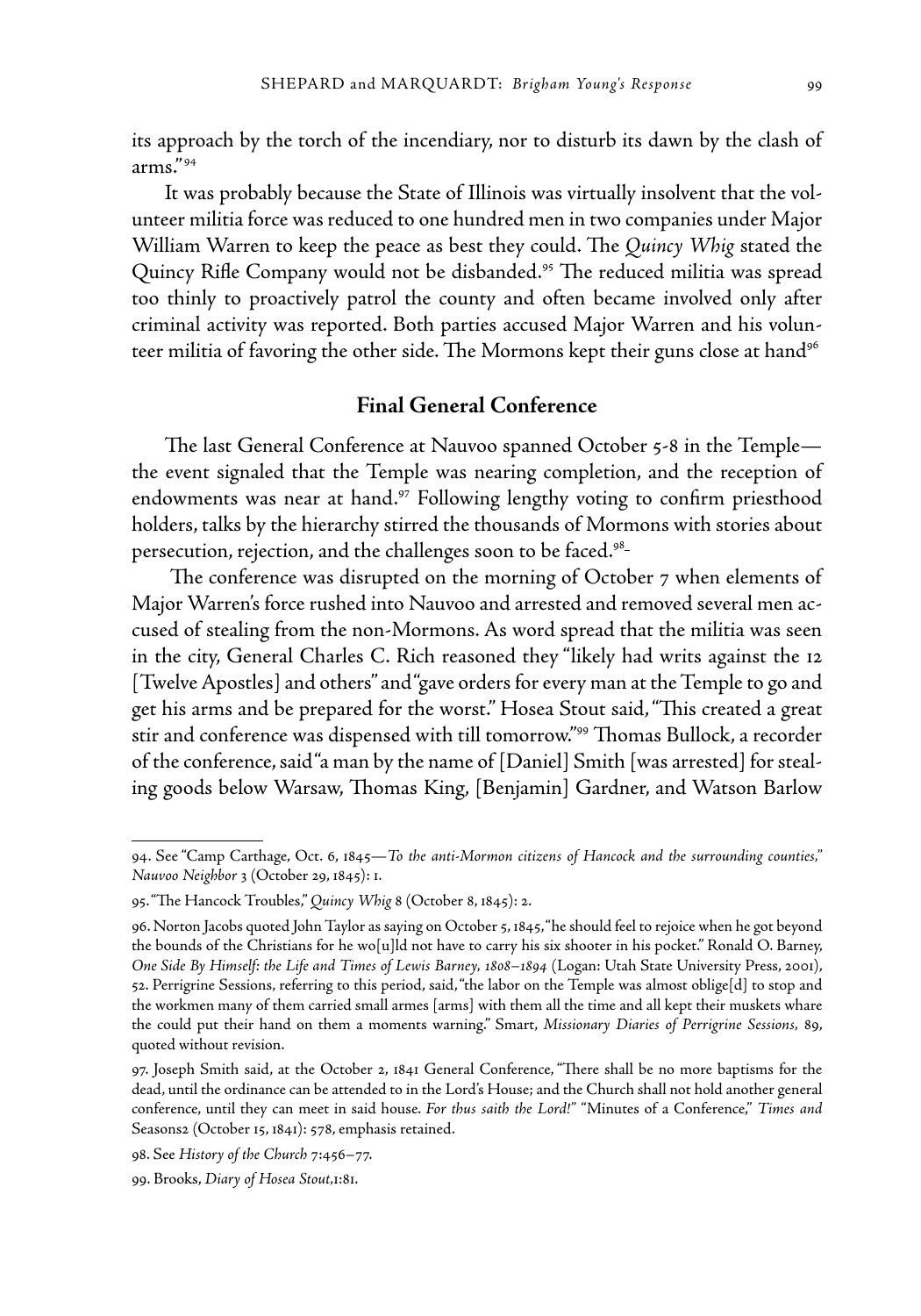for stealing cows."<sup>100</sup> William Clayton said special prayers were offered that evening that the Lord would cause "the Governors troops to leave the country."<sup>101</sup>

 While the Mormons were dealing with the disruption of their conference, Backenstos was escorted to Quincy by "General Hardin and Staff" for his October 7 appearance before Judge Norman Purple concerning the murders of Worrell and McBratney. A reporter for the *Quincy Whig* considered testimony given for and against Backenstos and determined he would "probably be acquitted and thrown on the world with the unavenged blood of his victims yet red upon him." He was "held to [a \$3,000] bail for his appearance at the Hancock Circuit Court to answer the [murder] charges."102

Early on the morning of the eighth, Charles C. Rich told Hosea Stout some Mormons were "taking cattle &c. from our enemies and was raising thereby considerable excitement and wanted me to find out about it & have it Stopped."<sup>103</sup> Later that morning, Brigham Young opened the conference "by denouncing such characters [Mormon thieves] in the most severe terms & took measures to [have] them all cut off from the Church."104 Hosea Stout noted that afternoon, he "learned that the mob party had found the man By the name of Debanair [*sic*] whom [General] Hardin Said was missing, was found found [*sic*] buried in the bottom of a ditch made for a Sod fence and they now swore that the Mormons in that Settlement should atone for it."105 The *Warsaw Signal* said Daubenheyer's body was located in the Camp Creek area "about a quarter of a mile from the residence of a mormon [*sic*] by the name of Rice, at whose house a Mormon guard was stationed during the recent disturbances."106

William Clayton's journal entry of October 10 described the hierarchy attempting to come to grips with what he labeled "the present emergency." Evidently, the rumor General Hardin "had pledged himself to the mob" and would "unroof every house in Nauvoo" unless Orrin Porter Rockwell and others were secured was thought to be factual. Also contributing to the Mormon stress level was the rumor, "Three hundred

<sup>100.</sup> Greg R. Knight, ed., *Thomas Bullock Nauvoo Journal* (Orem, UT: Grandin Book Co., 1994), 16-17. Norton Jacob said a Mr. Crawford recovered stolen property and that men named Garner and Smith were arrested. See Barney, *Norton Jacob's Record,* 53.

<sup>101.</sup> Smith, *Journals of William Clayton,* 185, October 10, 1845.

<sup>102. &</sup>quot;J. B. Backenstos," *Quincy Whig* 8 (October 15, 1845): 2. See also Grow, et. al., *Council of Fifty Minutes*, 487n107. 103. Brooks, *The Diary of Hosea Stout*, 1:81.

<sup>104.</sup> Barney, *Norton Jacob's Record*, 53. Thomas Bullock recorded that Brigham Young "warned the brethren not to receive any stolen goods into their house." Knight, *Thomas Bullock Nauvoo Journal*, 24–25.

<sup>105.</sup> Brooks, *The Diary of Hosea Stout*, 1:81. Daubenheyer, who had been shot through the back of his head, was buried in the center of nearby Tull Cemetery. His headstone lists his birthdate as "March 13, 1773" but the date of his death is strangely listed as "Sept. 45." Graphically engraved between these dates is the caption "Killed by the Mormons."

<sup>106. &</sup>quot;Murders During the Late Disturbance," *Warsaw Signal* (October 15, 1845): 3.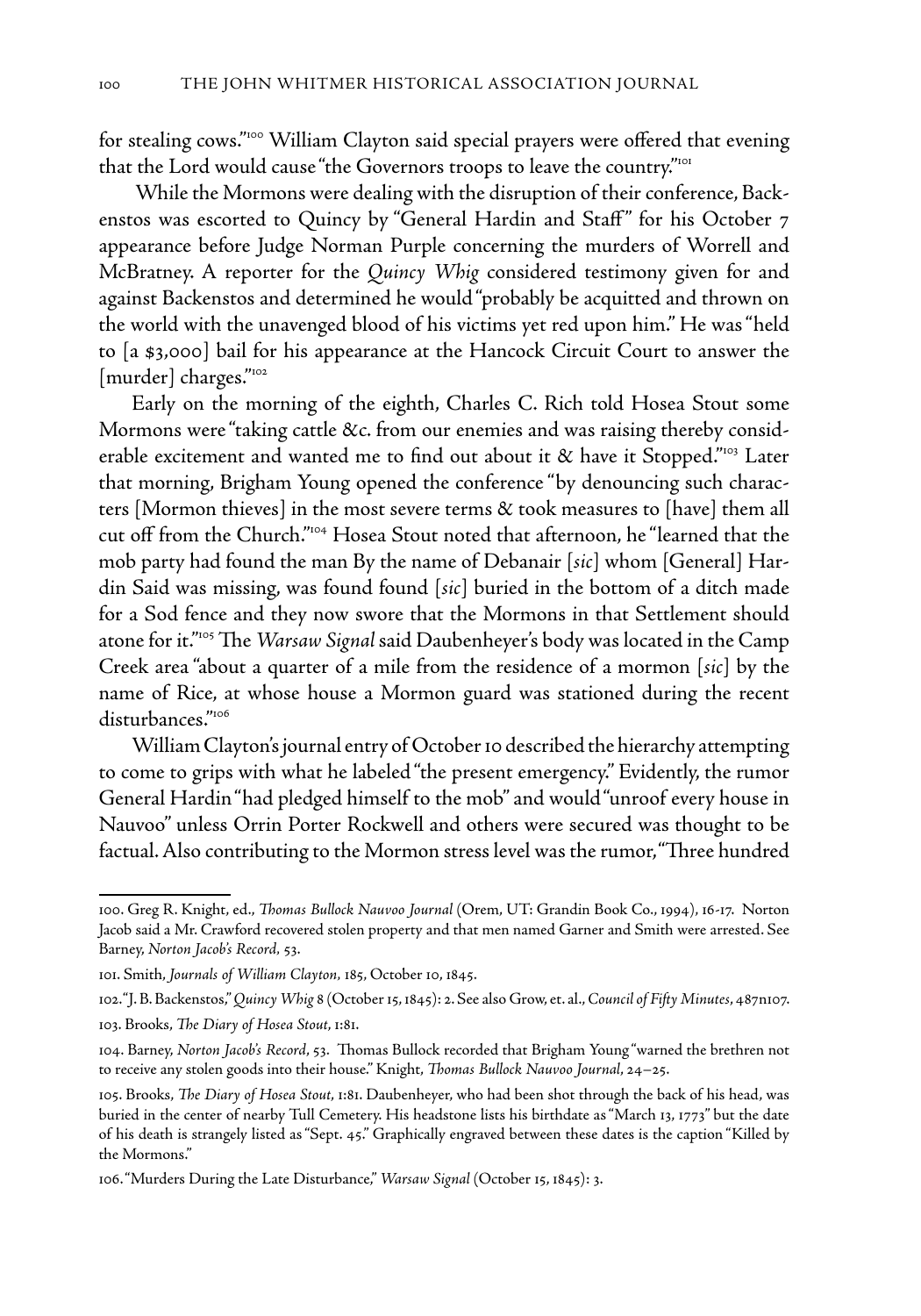of our enemies have volunteered to come with him from Quincy and they expect to be joined by others on the way." Clayton marveled, "There seems to be no disposition abroad but to massacre the whole body of this people and nothing but the power of God can save us of the cruel ravages of the bloodthirsty mob." He then recorded the realistic reaction by the hierarchy, "We concluded to plead with our heavenly father to preserve his people and the lives of his servants that the saints may finish the Temple and receive their endowment, and that the Lord will soften the hearts of the Governor [Ford] [General] Hardin, [W. B.] Warren and others like he did the heart of Pharaoh that we may have peace this winter and depart in peace.<sup>107</sup>

Alleged Mormon criminal activity was emphasized in the October 15 *Quincy Whig.* Affidavits swearing the Mormons stole cattle, pigs, corn, plows, bees, and myriad other items throughout Hancock and Adams Counties were featured. Included were a deposition by Orrin Rhodes about Phineas Wilcox's disappearance, a deposition of Dan L. Davis describing the mangled condition of Samuel McBratney's body, and Joseph Hardy's deposition about the disappearance of Andrew Daubenheyer.<sup>108</sup> The editor of the Whig explained, "the affidavits were printed to show the public instances of Mormon depredation[s]."109

In spite of the consistent public condemnation of the Mormons by the anti-Mormons, armed anti-Mormons burned two houses and three stables in the Morley Settlement on October 18. Three days later the house and outbuildings of "the widow Boss" were burned at the Settlement.<sup>110</sup> It was presumably John Taylor who cynically responded in the final issue of the *Nauvoo Neighbor*, "We understand that some 8 or 10 buildings have been burnt by the mob, in the south part of the county, but Maj. Warren said he probably would be there in a few days with the Governor's troops."<sup>111</sup> The *Nauvoo Neighbor* editorialized that the Mormons were leaving the United States "because we are compelled by mobocracy, on account of the weakness of the law and the stupidity or hypocrisy of its executors."<sup>112</sup>

 Distrust of Warren's forces led the Mormons to begin strategically posting clusters of men on the approaches to Nauvoo on October 23 in an effort, according to Hosea Stout, "to guard the country round and protect it from the depredations of the men whom the governor had sent here to maintain the 'Supremacy of the

<sup>107.</sup> Smith, *Journals of William Clayton*, 185, October 10, 1845.

<sup>108. &</sup>quot;Individual Affidavits," *Quincy Whig* 8 (October 15, 1845): 2. Orrin Rhodes' September 27, 1845 deposition was printed under the title "Murder of Phineas Wilcox," in *Warsaw Signal* 2 (October 15, 1845): 3.

<sup>109.</sup> Untitled statement, *Quincy Whig* 8 (October 15, 1845): 2.

<sup>110.</sup> *History of the Church* 7:488.

<sup>111.</sup> Untitled statement, *Nauvoo Neighbor* 3 (October 29, 1845): 3. Thomas Sharp said the renewed burnings injured the cause of the anti-Mormons because it might change the "feelings of our brethren of the surrounding counties." "More House Burnings," *Warsaw Signal* 2 (October 29, 1845): 2.

<sup>112. &</sup>quot;To Our Patrons," *Nauvoo Neighbor* 3 (October 29, 1845): 2. The *Neighbor* was running late.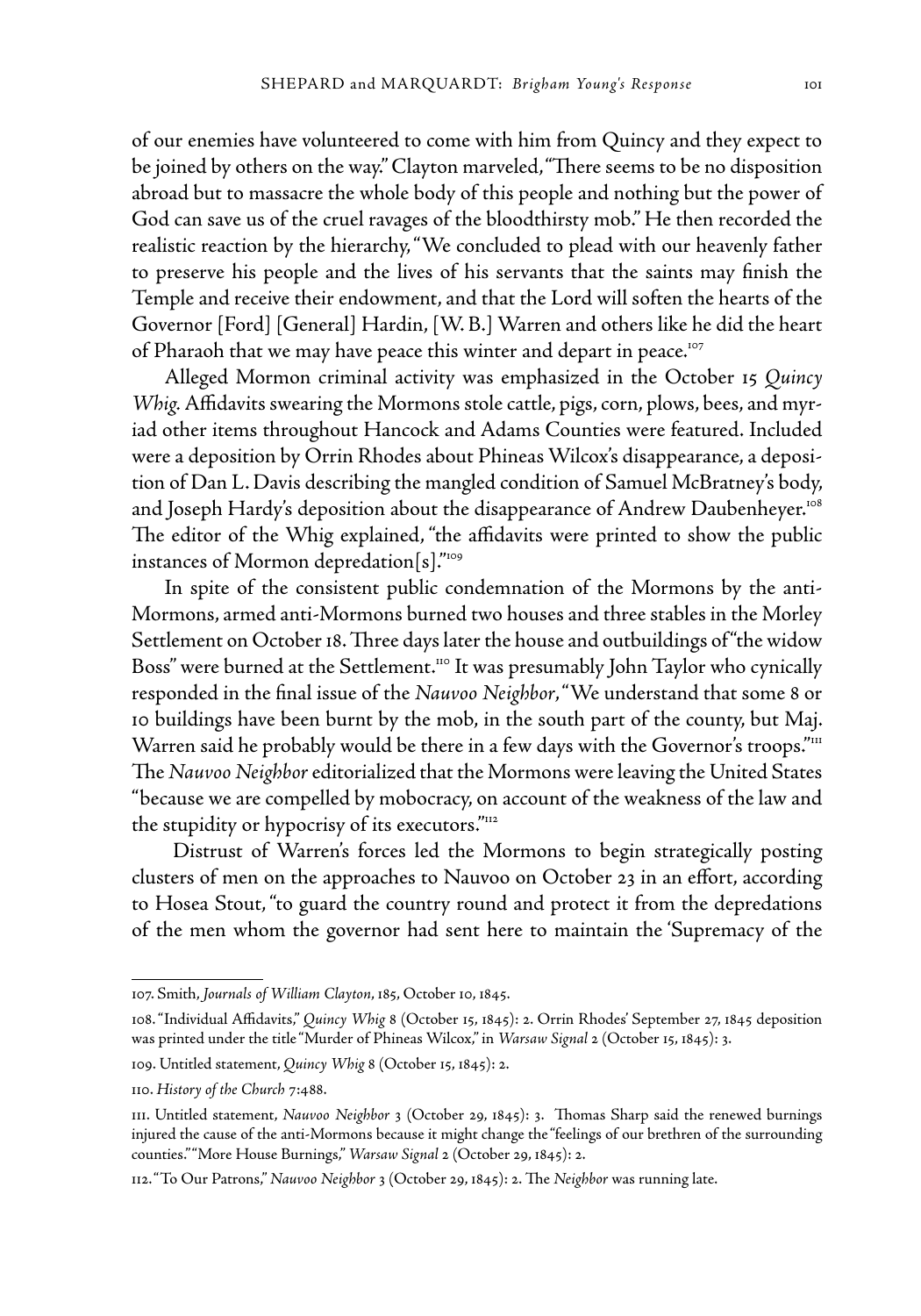Law."<sup>113</sup> The Mormon dissatisfaction with Governor Ford's efforts to protect them was amplified in an October 23 letter sanctioned by the apostles from Mayor Orson Spencer to Governor Ford. After a litany of charges about the alleged deficiencies of and damage caused by Ford's forces, Spencer asked, "Has Governor Ford become another Boggs?" He also informed the Governor, "The only difference between *your*  troops and the mob is like the difference between a keg of arsenic and a keg of choice flour fatally flavored with arsenic."<sup>114</sup>

A near tragedy played out that night in northern Hancock County a few miles from Pontoosuc at the cabin of Nathan Bigelow. The family had been told by armed anti-Mormons on October 22 that they would return on the 23rd and burn their house. Sixteen-year-old Hyrum Bigelow made it to Carthage and appealed to Major Warren for help, and that evening Lieutenant Charles W. Everett of the volunteers unwisely entered the home without knocking at 11 p.m. Nathan Bigelow, thinking he was a mobber, shot him twice. Everett survived the near fatal event, and Bigelow was not charged. Bigelow nearly died from the effects of poison administered to him by a neighbor that Christmas.<sup>115</sup>

 Major Warren, Judge Purple and their aides were on their way to Nauvoo on October 25 when they encountered Hosea Stout and fourteen Mormons armed with side arms seven miles on the prairie from Nauvoo. Warren became furious because this violated General Hardin's decree that no more than four persons would assemble in the countryside, and he considered the action to be a direct challenge to his authority. Stout noted Backenstos, "who was in the hands of H. W. Miller," passed on their way to Nauvoo an hour later.<sup>116</sup> When Warren and Purple met later that day with Brigham Young, John Taylor, and others of the hierarchy in the Mansion House, there was an explosion of emotions. Warren said he would "put the county under martial law," and Taylor thundered the Mormons had no confidence in him because "hundreds of murderers, robbers and house burners roam at large unwhipped of justice." That evening the church leaders met and prayed, "the Lord would overrule the matter and remove from Warren's heart the disposition to declare martial law."<sup>117</sup>

A second conflict burst forth upon the Mormons on the twenty-fifth. This treat came in the form of Sheriff James L. Bradley of Rock Island, Illinois, who had been commissioned by the Rock Island Court to arrest a Mormon named Return Jackson Redden. On the previous Fourth of July several non-Mormon thieves journeyed

<sup>113.</sup> Brooks, *Diary of Hosea Stout,* 85–86, October 23, 1845.

<sup>114.</sup> *History of the Church* 7:504, emphasis retained.

<sup>115.</sup> This harrowing story and the aftermath is told in "Reminiscences of Mary Gibbs Bigelow," in Carol Cornwell Madsen, *In Their Own Words: Women and the Story of* Nauvoo (Salt Lake City: Deseret Book, 1994), 231–39. The shooting is mentioned in Smith, *Journals of William Clayton,*189.

<sup>116.</sup> Brooks, *Diary of Hosea Stout,* 85–86, October 23 and 25, 1845.

<sup>117.</sup> *History of the Church* 7:487–88.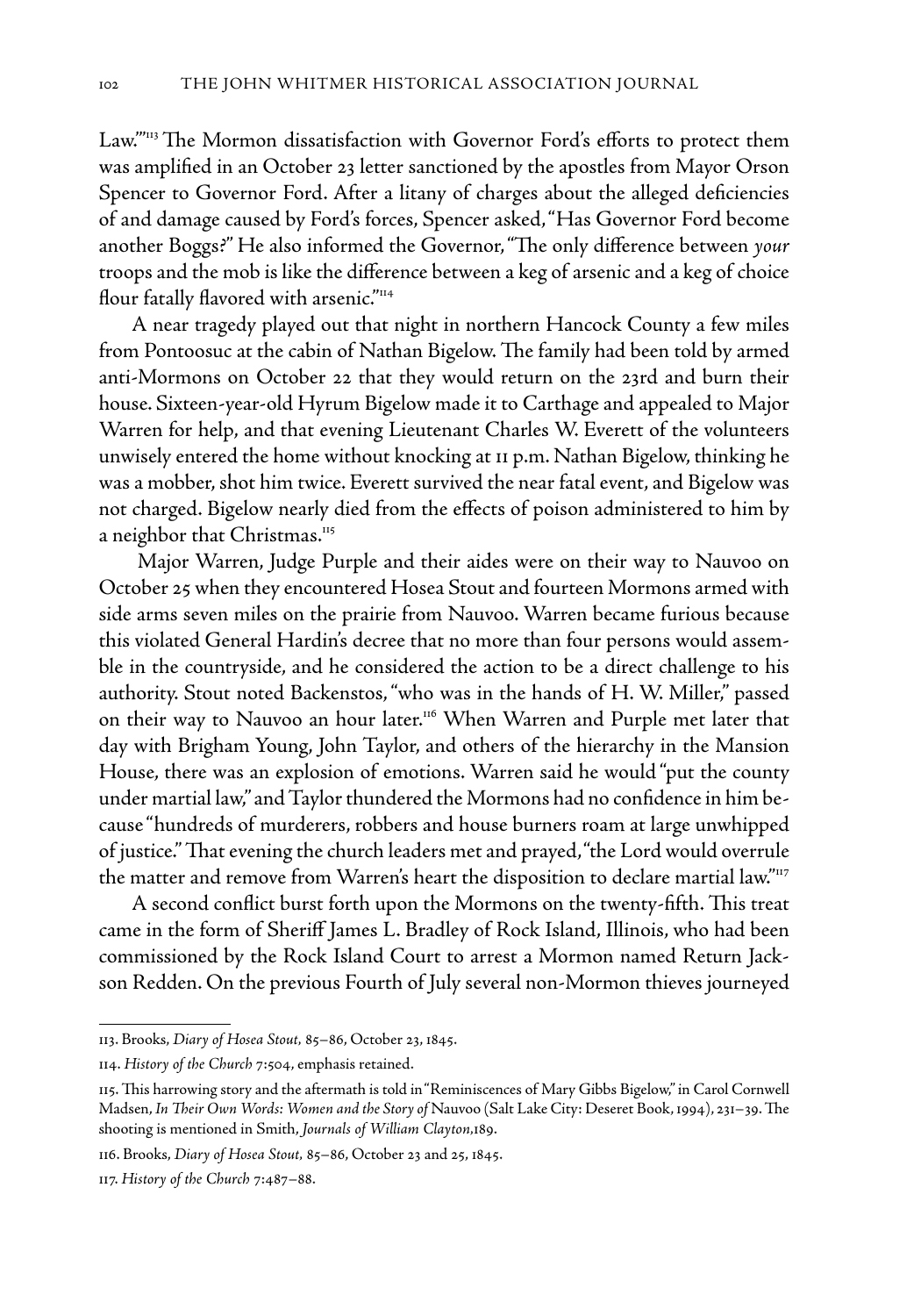from the Nauvoo area to Rock Island where they fatally wounded a pioneer fur trader named George Davenport in a bungled robbery. At recent trials of the accused murderers, testimony was given which implicated Grant Redden and his sons, William and Return Jackson, in planning Davenport's robbery. Grant and William were arrested at their home opposite Nauvoo in Iowa, but Return Jackson seemed inaccessible in Nauvoo. The Rock Island Court reached out to Lyman E. Johnson, a member of the original Twelve Apostles who was practicing law at Keokuk, to aid in the arrest as he and the Reddens were from the Hiram, Ohio, area and were related. When the steamboat *Sarah Ann* docked at Nauvoo, Johnson decoyed Return Jackson to the dock under the pretense to talk about securing bail for his father and brother. When Bradley showed the warrant and attempted to arrest Return Jackson, a struggle took place between the sheriff and the would-be prisoner. Passengers from the *Sarah Ann* rushed to help the sheriff and were met by Mormons with missiles and clubs. Sheriff Bradley and Lyman Johnson were seriously injured in the melee, and Return Jackson remained at Nauvoo.<sup>118</sup>

At the request of the hierarchy, Nauvoo Mayor Orson Spencer composed a message to Governor Ford on October 26 that included depositions concerning the recent burnings to be personally delivered by George Miller and Mormon allay E. A. Bedell. Calling Ford "our honorable chief magistrate," the message explained martial law would "obstruct the ends of peace" and retard the "peaceful departure" of the Mormons in the spring. The Mormons requested Warren's troops be "speedily withdrawn."119

 Mormon actions became more complex on October 27 when Abiather Williams, a suspected counterfeiter in Iowa, "swore out a writ against the Twelve for making bogus money" before an Iowa judge. Indictments were passed "by the Hancock County grand jury … amidst great excitement." This began the process by which Young and the other apostles had to go into hiding to evade attempts to be served with warrants.<sup>120</sup> Backenstos' examination at Carthage before Judge Norman Purple for the murder of Franklin Worrell wrapped up the same day. Attending "in the hands of the Coroner," Backenstos was indicted by the grand jury to stand trial for the murder of Franklin Worrell. After his lawyers asked for a change of venue, his case was transferred to the Peoria, Illinois, Court to be held in five weeks. He posted

<sup>118.</sup> See William Shepard and H. Michael Marquardt, *Lost Apostles: Forgotten Members of Mormonism's Original Quorum of Twelve* (Salt Lake City: Signature Books, 2014), 257–61.

<sup>119.</sup>*History of the Church* 7:489–90.

<sup>120.</sup> See Oaks and Hill, *Carthage Conspiracy*, 202; *History of the Church* 7:491, and Grow, et. al., *Council of Fifty Minutes,* 508–9.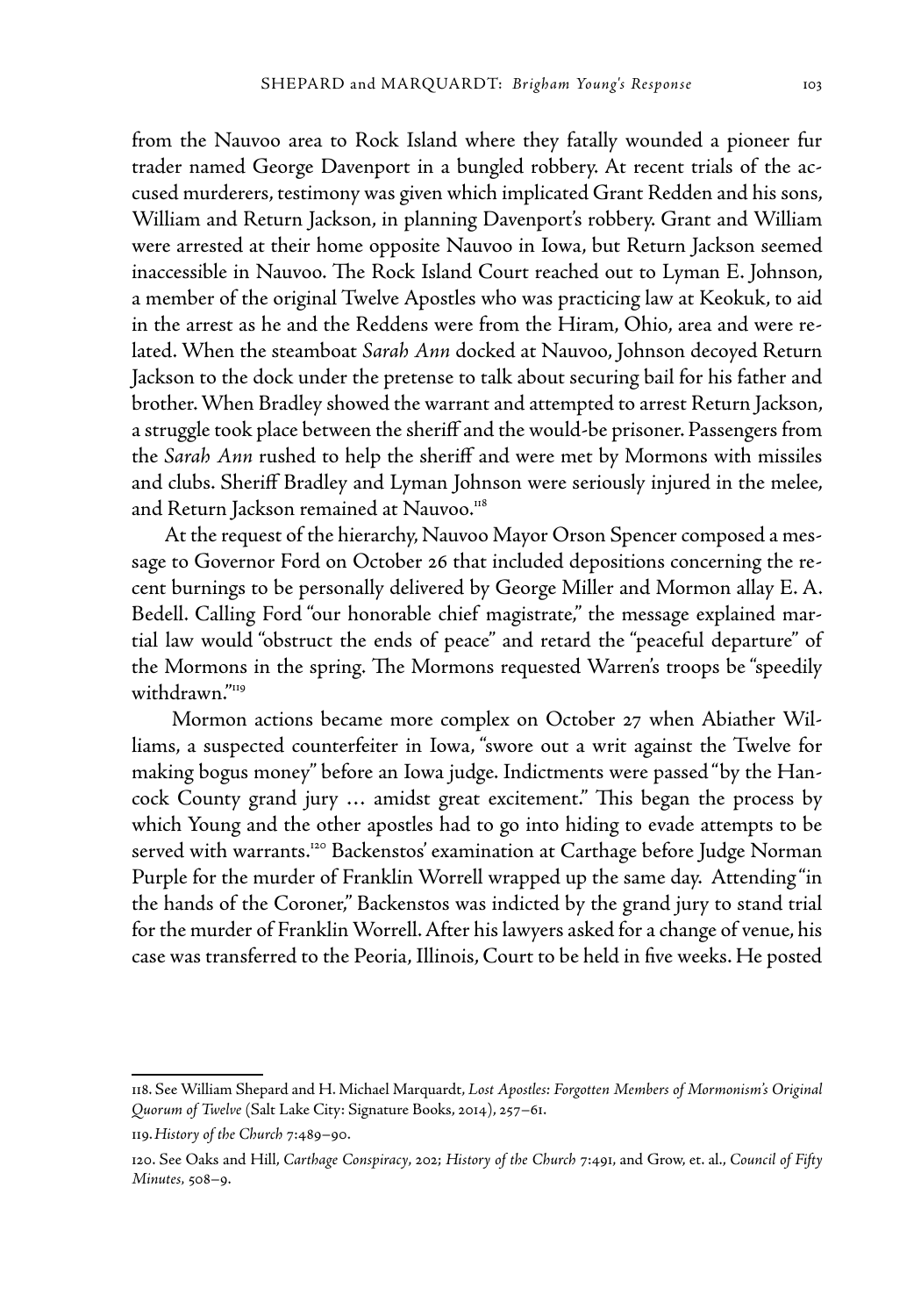a \$3,000 bail. The *Nauvoo Neighbor* noted the sheriff "is in good health and spirits" and "bears persecution with commendable forbearance."<sup>121</sup>

Brigham Young and his council accepted an invitation to meet with Major Warren and members of his command with trepidation the afternoon of October 28 at Nauvoo but were delighted to learn Warren would not serve the writs he had in his possession on the Twelve Apostles for "treason." According to William Clayton, Warren "considered it unjust to serve them" and that if the Twelve "were to be harassed with writs" the spring deadline for removal could not be met.<sup>122</sup> Warren apparently had also backed off his threat to place Hancock County under martial law and chose not to make an issue of demanding the arrest of Return Jackson Redden.<sup>123</sup> George Miller and E. A. Bedell met with Governor Ford that morning at Springfield after a brutally hard journey. Ford was friendly and, according to Miller, was sympathetic. He did not, however, agree to remove his forces from Hancock County.<sup>124</sup>

 Ford responded to Orson Spencer's October 23rd offensive letter with similar bluntness on October 30. He demanded Spencer tell him "When were the Mormon people exterminated" on his order? Spencer was lectured, "It is acknowledged on all hands that there are some thieves in your city as in all other cities. These your people say, you have no power to restrain and punish for want of a city government and court. If you cannot restrain them I can and will. This is not extermination or following in the footsteps of Governor Boggs."125 In a letter to George Miller of the same date, Ford stated:

At all events until I am better informed I will hold it to be my duty to continue a military force in Hancock, both to protect you from the attacks of your enemies, as well as to prevent stealing whether by the anti-Mormons on your credit; by the Mormons themselves; by interlopers who come to your city as a place of refuge or by those who have been burnt out and who may be tempted to take this method of indemnifying themselves for their losses; and if the civil law is not strong enough martial law must be

<sup>121. &</sup>quot;Hancock Circuit Court," *Nauvoo Neighbor* 3 (October 29, 1845): 3 and *History of the Church* 7:490–91. See legal maneuvering which made it impossible for Mormons or their allies to obtain justice at this time in Hancock County in Oaks and Hill, *Carthage Conspiracy*, 200–201.

<sup>122.</sup> Smith, *Journals of William Clayton,* 189–90, October 28, 1845.

<sup>123.</sup> The failed arrest attempt for Redding is amplified in Shepard and Marquardt, *Lost Apostles*, 260-61. The account of the meeting between Warren and the hierarchy in the *Warsaw Signal* was presented in a manner to make the Mormons look bad. Without citing the source of his information, Sharp said "they [the Apostles] seemed to be very passive and submissive, all except Taylor, who still avowed that he would not submit to arrest. Brigham Young, however, told Major W. not to mind that fool; for he would help to take him himself, if a writ was brought for him." The Apostles, according to Sharp, said Redden "had gone to Michigan." "Late Visit of Major Warren to Nauvoo," *Warsaw Signal* 2 (November 5, 1845): 2.

<sup>124.</sup> *History of the Church* 7:492–93.

<sup>125.</sup> *History of the Church* 7:505.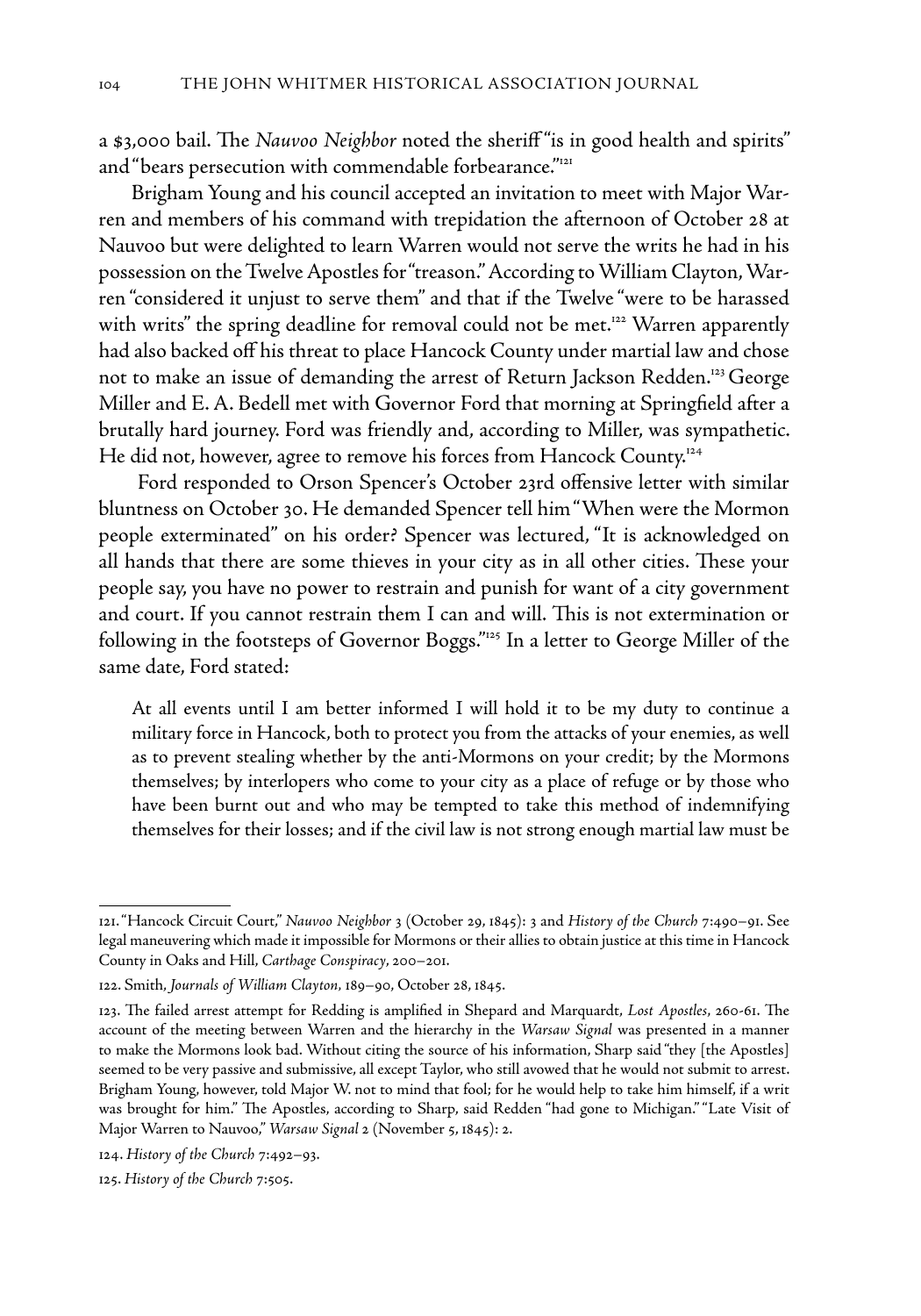resorted to, Because if these things are not put an end to, the surrounding counties will take up the guard and you may be driven in despite of the state, in the dead of winter.<sup>126</sup>

The *Times and Seasons* reviewed the impact of the burnings on the Mormons the following day. Anti-Mormons who destroyed and stole, as well as the "old citizens" who would not intervene to end the lawlessness, were severely rebuked. The victims of the persecution included "many feeble *persons*, thrown out into the scorching rays of the sun, or wet with the *dampening dews* of the evening, *died*, being persecuted to death in a CHRISTIAN land of law and order." Anti-Mormon militia officers came in for special criticism for "filching and plundering," and the editor wrote, perhaps with some degree of satisfaction, "some of the offenders paid for the aggression with their lives." The article proclaimed the Mormons would "shake the dust from our garments, *suffering* wrong rather than do wrong, leaving this nation *alone in her glory,* while the residue of the world, points the finger of scorn, till the indignation and consumption decreed, makes a full end."127

The Manuscript History of Brigham Young and its transposed form in volume 7 of the *History of the Church* indicated a 57-year-old Mormon elder named Joshua Smith, who was summoned to attend court at Carthage on November 4, was murdered by anti-Mormons. It is alleged that anti-Mormons discovered "a knife under his arm," arrested him, and administered poison to him in jail that led to his death. The account said three Mormon physicians conducted a "post mortem examination" which confirmed he died from poisoning.<sup>128</sup> The authors found no confirmation that Joshua Smith was poisoned.

On November 16, Governor Ford's advisor, Mason Brayman,<sup>129</sup> who had been appointed by the governor to prosecute offenders in Hancock County, wrote an unknown recipient [possibly Ford] about the continuing lawlessness in Hancock County. He itemized livestock allegedly stolen by Mormons and said, "They continue to send out spies, patrols, and armed companies, prowling about the prairies and interrupting travelers." He also told about the burning of the home of a Mormon named William Rice on November 12 *"*on the road to Pontoosuc about twelve miles from here [north of Nauvoo]." He explained it was at Rice's home that a group of

<sup>126.</sup> *History of the Church* 7:505, 507.

<sup>127. &</sup>quot;Great Persecution of The Church of Jesus Christ of Latter-Day Saints in Illinois, *Times and Seasons* 6 (November1, 1845): 1016–17, emphasis retained.

<sup>128.</sup> See *History of the Church* 7:514.

<sup>129.</sup> Mason Braymon was a trusted friend of Governor Ford and served as an intermediary between him and Joseph Smith and in a lesser role between Ford and Young. His influence is noted in Bill Shepard and H. Michael Marquardt, "Mortal Enemies: Mormons and Missourians 1839–1844," *The John Whitmer Historical Association Journal* 36 (Spring/Summer 2016): 72–77.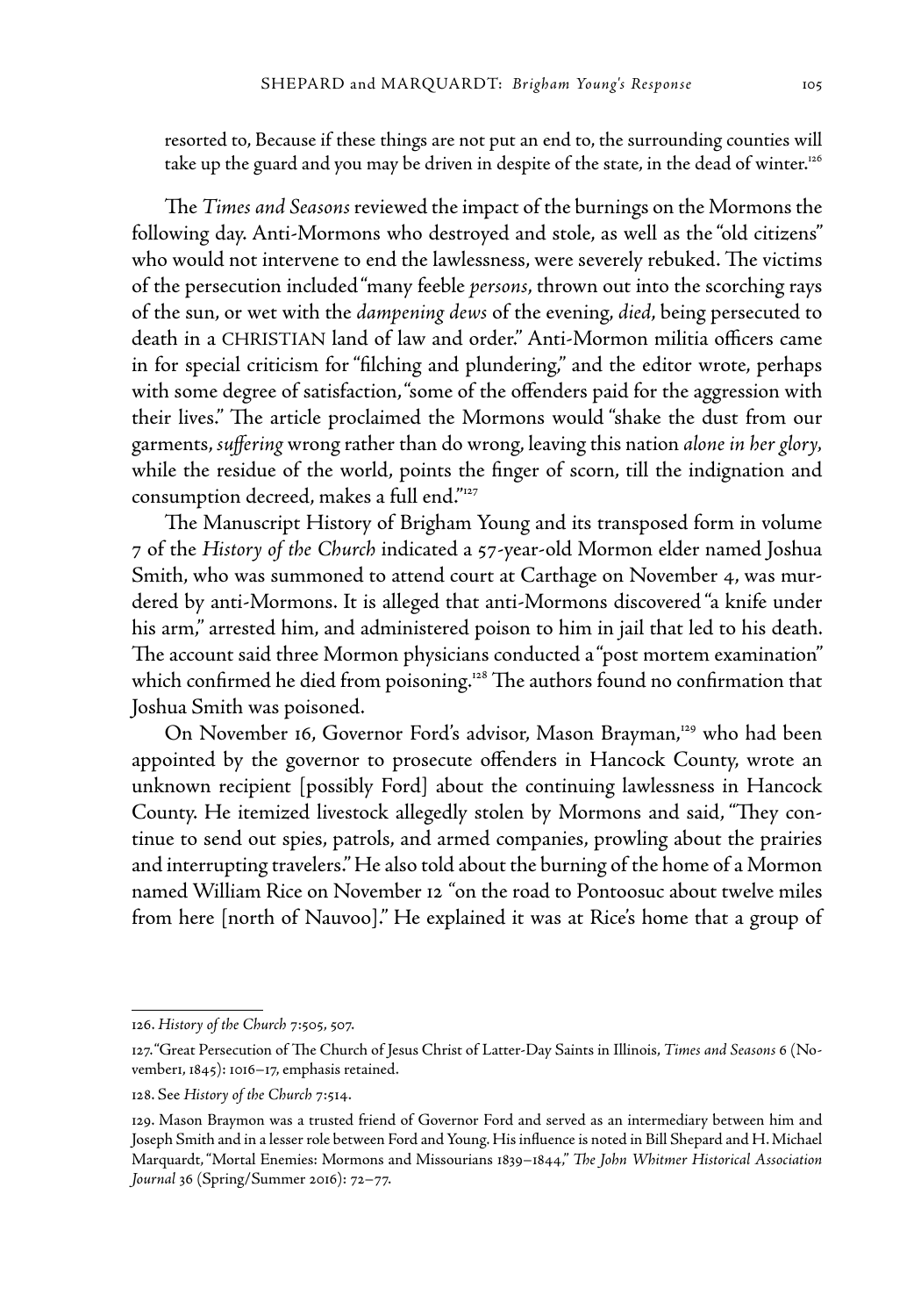Mormons during the burnings "voted to murder Daubenheyer."<sup>130</sup> Historian David R. Crockett explained that two Mormon dwellings were burned at this time:

At about 12:30 a. m., a company of thirty [anti-Mormon] men came to the home and called for Brother Samuel Hicks, who got out of bed and asked what they wanted. They said they were the governor's troops from Carthage and they had a warrant of arrest for William Rice who they believed was there. Brother Hicks told them that he was not there. They forced Hicks out of the house without anything but his shirt. His wife and children were sick with the flu. They ordered Joseph Swymler and his brother to carry out Brother Hick's goods, and they set fire to the home before all the goods could be taken out. They then brought Brother Hicks back, who was very cold and sick, gave him many insults, and then left. Later they came back and burned Brother Rice's home.<sup>131</sup>

Brayman's letter also told of the murder of fifty-seven-year-old Edmund Durfee at the residence of Solomon Hancock in the Morley Settlement. Durfee had been an active Mormon since 1831 and was the father of thirteen children. His property was partially burned on September 10, and the process was repeated the following day when anti-Mormon shots hit near his children. The family had no choice but to join the exodus to Nauvoo. November 15 found Durfee and family members digging potatoes and gathering corn from his land and, like others whose homes had been burned, gathered at the unburned Solomon Hancock farm. About midnight, Durfee and others who had been sleeping in the barn awoke to a fire threatening their sleeping quarters. Brayman, who obtained his information from a son of Solomon Hancock, explained, "Last night a company of men set fire to a stack of straw near the barn. Persons sleeping in the barn came out, and while endeavoring to prevent the fire from reaching the barn were fired upon. They started to go to the House a general volley was fired, killing Durfee on the Spot. No shots were fired by the Mormons."<sup>132</sup>

As would be expected, there was great consternation among the Mormons about the burnings of the homes of Rice and Hicks and the murder of Durfee, but the hi-

<sup>130.</sup> See Hallwas and Launius, *Cultures in Conflict,* 295–96.

<sup>131.</sup> David R. Crockett, Saints in Exile: A Day-By-Day Pioneer Experience (Tucson, AZ: LDS-Gems Press, 1996), 52–53. See Swymler's affidavit about the burning of Rice's home in History of the Church 7:530. The *Warsaw Signal* of November 19 acknowledged "Daubenheyer's body was found buried near the residence of Rice at whose house a guard was stationed during the recent disturbance." It also acknowledged the "people in the neighborhood" considered him guilty of the murder and responded by burning his house." Thomas Sharp rebuked "the few senseless men" for bringing "the whole cause in disgrace." See "More House Burnings," *Warsaw Signal* 2 (November 19, 1845): 2.

<sup>132.</sup> Mason Brayman to unknown recipient, November 16, 1845, Hallwas and Launius, Cultures in Conflict, 295-96. See the excellent account of events relative to Durfee's murder in William G. Hartley, *The 1845 Burning of Morley's Settlement.* See also *Nauvoo Neighbor Extra,* of November 19th titled "Murder and Arson — Edmund Durfee Shot —Two Houses Burned" and "Affidavit of James H. Woodland," November 17, 1845, *History of the Church* 7:529–30.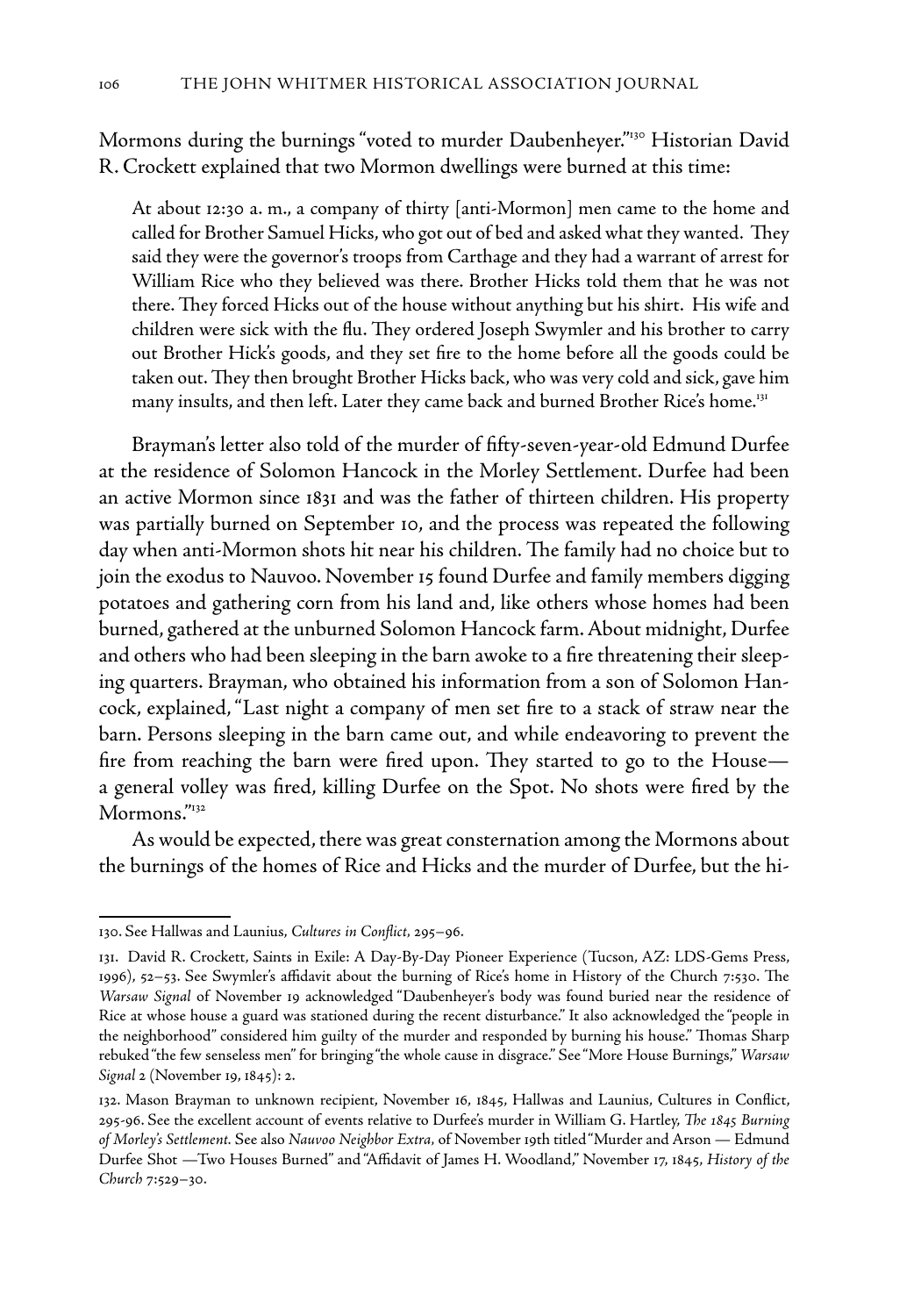erarchy wisely kept public focus on preparing for the endowments and the western exodus. The anti-Mormons collectively expressed remorse at the murder of Durfee, and in a series of county meetings passed resolutions of condemnation and emphasized anti-Mormon violence could upset the Mormon timetable for leaving. For example, a public meeting was held at the Warsaw Schoolhouse on November 17 and was publicized two days later in the *Warsaw Signal*. It expressed "disapprobation of recent acts of violence." Resolutions denounced "illegal violence," and promise**s** were made to aid in "ferreting out" the murderers of Durfee and those who had burned William Rice's home.<sup>133</sup> A second statement strongly denounced violen[t]e [violent] acts by the anti-Mormons and pledged they "would leave no stone unturned & spare no exertion, to ferret out and deliver to the hands of justice, the preparators—*let them be whom they may!"*134

In a masterstroke of Machiavellian duplicity, Thomas Sharp suggested Durfee may have "become obnoxious to the Saints—had threatened to make unpleasant revelations or opposed their policy in some way, so that they desired his death; and may it not be that they resolved to murder him in such a manner that the suspicion would fall on the Anties—thus creating prejudice against their enemies and sympathy for themselves."135 The *Quincy Whig* said Durfee was murdered because he was "generally detested" in the neighborhood because of his "outrageous acts." Without elaborating on Durfee's alleged "outrageous acts," the Whig said "not the least blame can or should rest upon the anti-Mormons for the enormity of the act."<sup>136</sup>

Solomon Hancock reported to the hierarchy on November 18 that he was convinced Major Warren and Mason Braymon "were doing all they can to ferret out and convict the guilty who have been engaged in lawless transactions." He urged Mormon witnesses to attend a hearing in Carthage and testify against the alleged burners and murderers. Witnesses were dispatched with little expectation of positive results. The hierarchy also received a letter from Brayman which said three individuals had been arrested for the murder of Edmund Durfee.137 Jacob Backenstos told Brigham Young and his council on the 21st that Warren was making every effort to punish the murderers of Durfee and the burners of Rice's home. He said Warren even "chased one of them into Missouri and brought him back at the point of the pistol" and told the anti-Mormons "if they did not help to bring those murderers to justice he would withdraw his troops from the county and leave them in the hands of Backenstos."<sup>138</sup>

<sup>133. &</sup>quot;Public Meeting," *Warsaw Signal* 2 (November 19, 1845): 2.

<sup>134. &</sup>quot;Murder," *Warsaw Signal* 2 (November 19, 1845): 2, emphasis retained.

<sup>135. &</sup>quot;Murder of Durfee," *Warsaw Signal* 2 (November 19, 1845): 2.

<sup>136. &</sup>quot;Mormon Affair—Murder of Durfee, &c.," Quincy *Whig* 8 (November 19, 1845): 2

<sup>137.</sup> *History of the Church* 7:525–28.

<sup>138.</sup> *History of the Church* 7:530–31. William Clayton stated Backenstos told the Council [Major] "Warren has sworn he will have the men who murdered Durfee brought to justice." Smith, *The Journals of William Clayton,*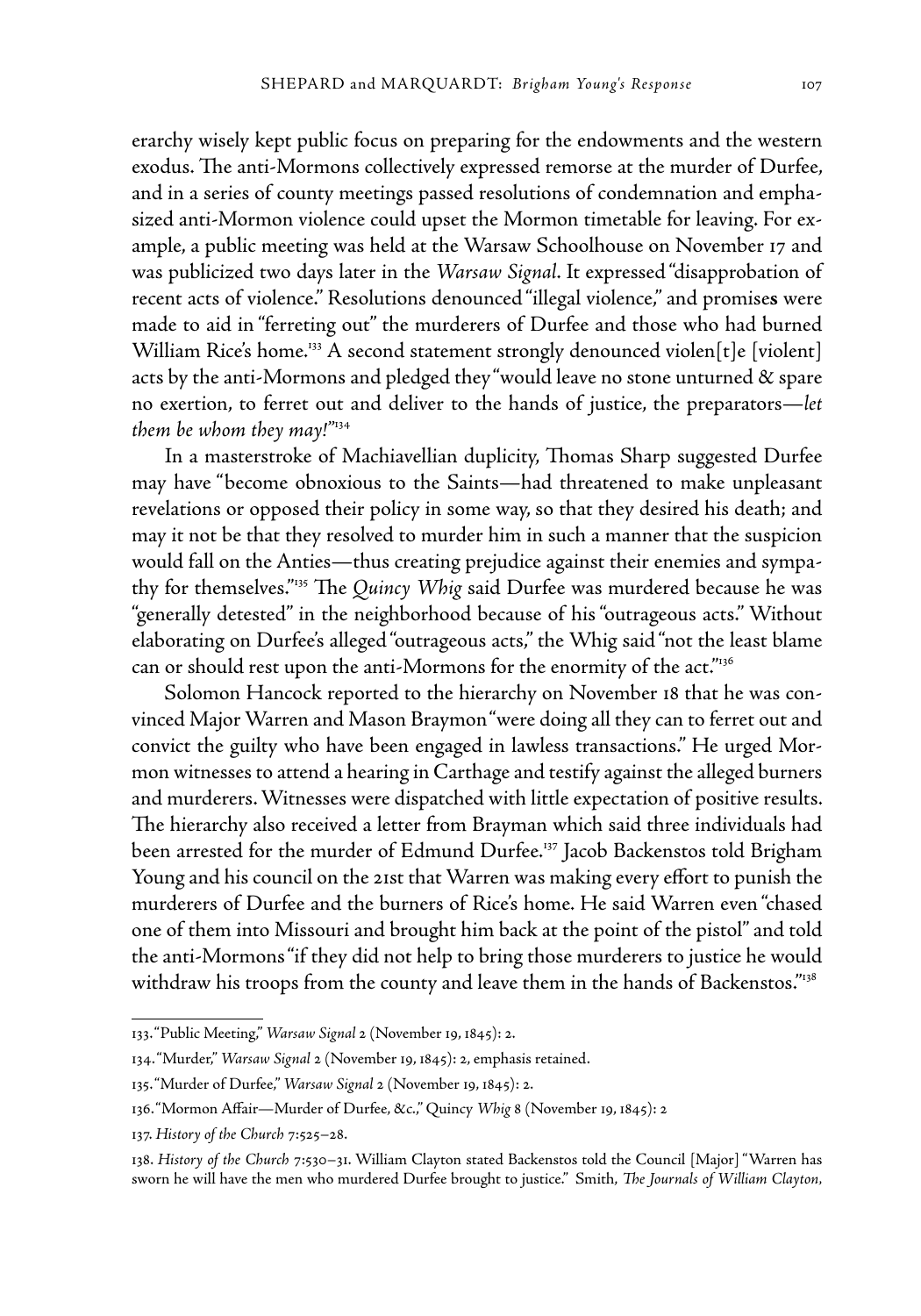Despite the best intentions of Warren and Brayman, the Mormon witnesses were not allowed to give testimony, and all the accused were freed.<sup>139</sup> Thomas Sharp acknowledged on November 26 that Warren arrested "twenty or thirty" suspects during the murder investigation of Edmond Durfee and explained they "were examined before C[harles] C. Stevens and John Banks Esq's." He said "they have all been released," because "there was no evidence against them."<sup>140</sup>

 The murder trial of Jacob Backenstos began at Peoria on Tuesday, December 2, in a special session of the Peoria County Circuit Court presided over by Judge Norman Purple. A "correspondent of the [New York] Tribune" opined, "It is the general opinion that he will be acquitted, his Mormon friends 'swearing him through.'"141 In the December 10 *Warsaw Signal*, Thomas Sharp said that anti-Mormon witnesses against Backenstos had returned to Warsaw and reported "the most barefaced [Mormon] testimony" would prevent conviction."142 The Mormons learned the same day of Backenstos' acquittal.<sup>143</sup> The summarized minutes of the trial contained testimony which alleged Franklin Worrell knew he was pursuing Backenstos, had been identified as a burner of Mormon property, and had made threats against Backenstos. The minutes said, "The jury now returned to their room and in about 15 minutes had all signed their verdict, NOT GUILTY, with which they returned into court and in which they were unanimous upon the first vote."144

#### **The Endowments**

By the last week of November Brigham Young and members of the Anointed Quorum had begun the extensive process of modifying areas of the attic story of the Temple in preparation for the endowment. After the dedication of the attic, the religious ceremonies of washing, anointing, and endowment were finally performed in the Nauvoo Temple. Men and women were chosen to receive these ordinances of the long-promised endowment.<sup>145</sup>

<sup>191,</sup> November 21, 1845.

<sup>139.</sup> *History of the Church* 7:532.

<sup>140. &</sup>quot;Murder of Durfee," *Warsaw Signal* 2 (November 26, 1845): 2. Stephens was Justice of the Peace at Green Plains Precinct and Banks was Justice of the Peace at Rocky Run Precinct. Both were militia lieutenants who had served under Colonel Levi Williams.

<sup>141. &</sup>quot;Trial of J. B. Backenstos for Murder," *New York Daily Tribune* 5 (December 18, 1845): 2.

<sup>142. &</sup>quot;Backenstos Trial," *Warsaw Signal* 2 (December 2, 1845): 2.

<sup>143.</sup> *History of the Church* 7:541.

<sup>144. &</sup>quot;Trial of Jacob B. Backenstos," *Peoria Free Press* (December 10, 1845): 3, emphasis retained.

<sup>145.</sup> See Devery S. Anderson and Gary James Bergera, eds., *The Nauvoo Endowment Companies, 1845–1846: A Documentary History* (Salt Lake City: Signature Books, 2005).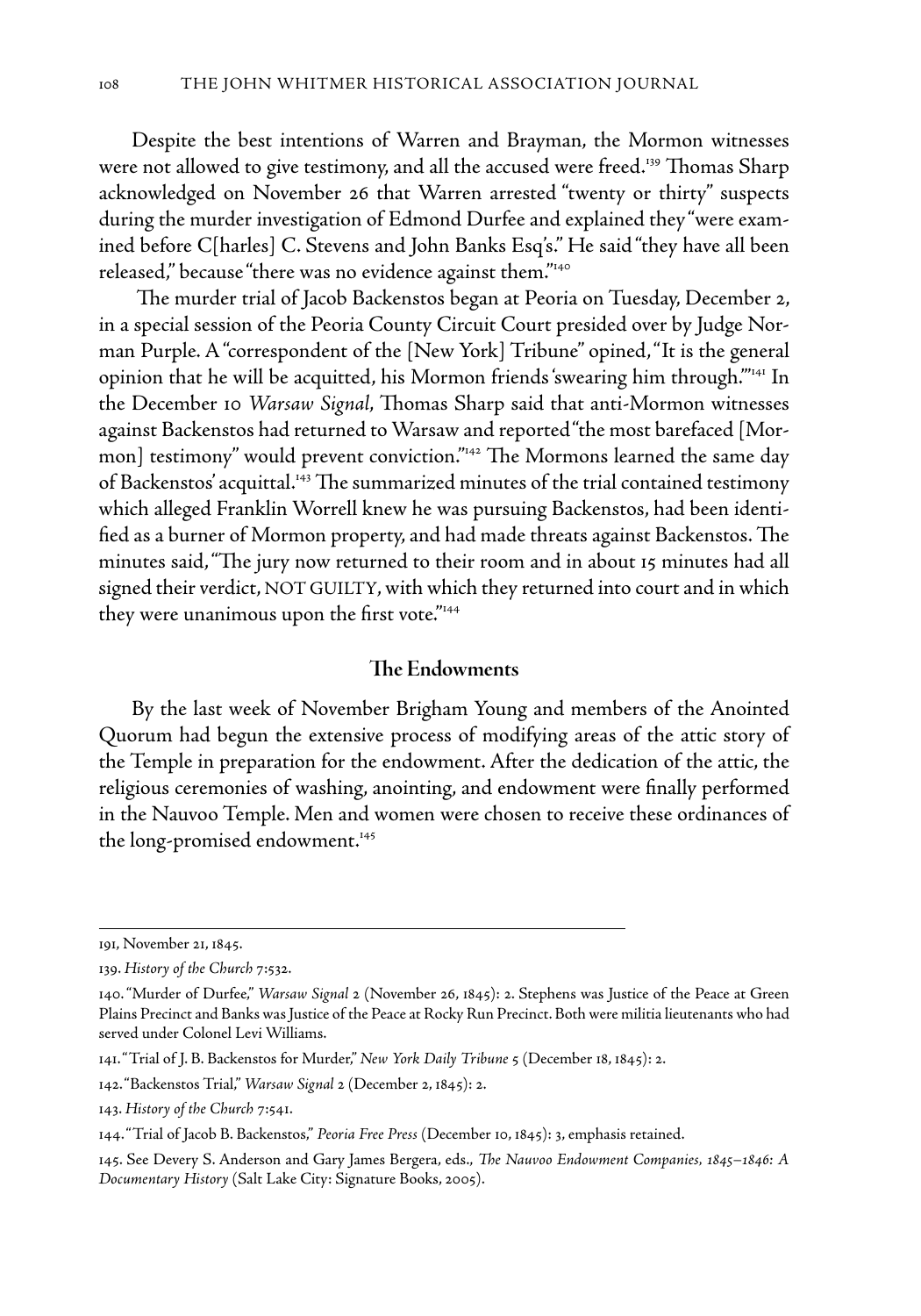## **A Triumphal Continuation**

Apostle Wilford Woodruff told the English Mormons at a Special General Conference at Manchester on December 14, 1845, their brethren at Nauvoo "are compelled, under the alternative of death and destruction, to emigrate and seek an asylum in the wilderness, beyond the Rocky Mountains." He explained "Nauvoo has been a nursery, where the plants of the kingdom of God have been set; but in the course of time these plants went spreading, in order that they may arrive at full growth and proper maturity. And now when the Saints cannot remain any longer, they are willing to go." Referring to the Mormon belief the Gentiles had rejected the Gospel and the Native Americans would now be the recipients, Woodruff said:

 And now when the Saints cannot remain any longer, they are willing to go. This is necessary in order that the judgments of God might be poured out upon that guilty nation that is already drunk with the blood of the Saints. The church must come out of the midst of the Gentiles. Therefore we feel a satisfaction in this. We have built stakes, we are willing to sacrifice and leave them. We have had our prophets to be murdered without resistance and in no case has resistance been offered, save according to law and at the command thereof…. It is time to go where we can enjoy our rights, and no longer be hemmed in, but be placed where Jacob's nobles shall be of themselves and their governors shall proceed from the midst of them.—Jer. xxx. 21. I rejoice then, more than at any other time. Let America go ahead with her present measures, but let the Saints arise and go out of her midst. If we are called to make sacrifices, the Saints are the people that can make them.<sup>146</sup>

## **Summary**

The so-called Mormon War started after gunshots impacted the schoolhouse on the property of Levi Williams at Green Plains where anti-Mormons were meeting on the evening of September 9, 1845. This carefully orchestrated event was apparently crafted by Levi Williams to justify an attack on the Mormons in the Morley Settlement. The following day two Mormon homes were burned and, when there was no military response by the Mormons, most of the Mormon homes and property in and around the Morley Settlement were burned within days. It seems apparent that the anti-Mormons engaged in the burning were counseled to give the illusion that their actions were not personal as they often were polite and helped remove valuables before applying the torches. To justify the burnings, the *Warsaw Signal* and the *Quincy Whig* printed depositions alleging the Mormons stole obscene amounts

<sup>146.</sup> See "Special General Conference, Manchester, December 14th and 15th, 1845," *Latter-Day Saints' Millennial Star* 7 ( January 1, 1846): 1–2.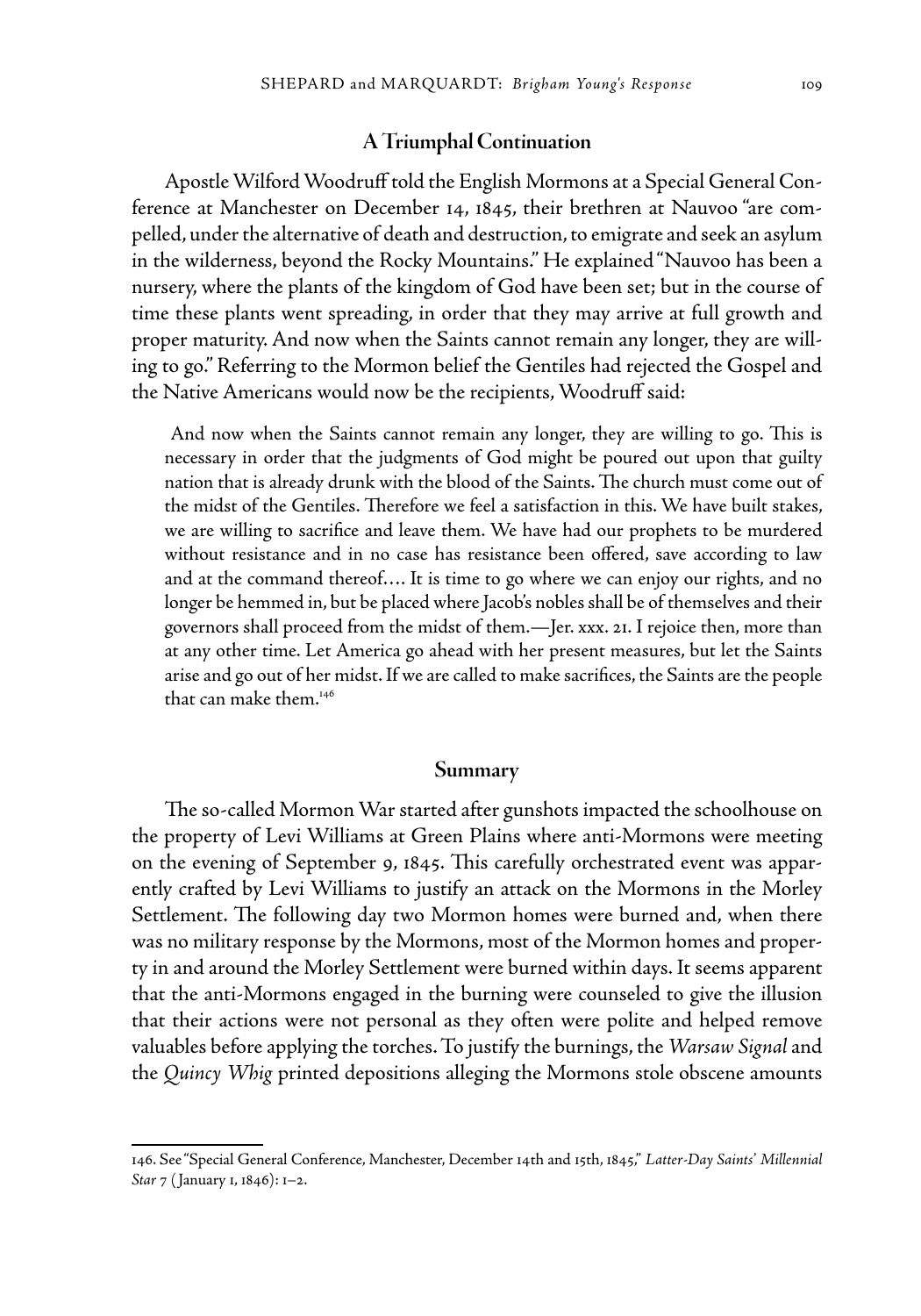of livestock and personal possessions from non-Mormons in Hancock and Adams County, Illinois, and several counties in Iowa and Missouri.<sup>147</sup>

It is ironic, that on September 9, 1845, the day anti-Mormons shot into the schoolhouse, the Mormons decided to voluntarily leave the United States. Historian Richard Bennett has aptly explained that the Mormons realized their religion "had become incompatible with frontier America" because they were a "theocratic state in a democratic republic."148 The decision to remove to the West was made for several reasons but the most important was the Temple was sufficiently complete for the Mormons to prepare for the administration of the endowments. Irene Hascall had written her parents two months previous, "The main and only cause of our tarrying so long, was to give the brethren those blessings in the Temple, for which they have labored so diligently and faithfully to build, and as soon as it was prepared, we labored incessantly almost night and day to wait on them until a few days prior to our departure."149

The Mormons responded to the burnings by making it known they planned to leave in the spring and offered their lands and property for sale in the Morley Settlement area. The anti-Mormons looked with great trepidation for a Mormon military response and tried to convince the public the burnings were justified. The Mormons wisely allowed sufficient time for the public to understand they had not started the conflict and "legalized" their forces by allowing them to serve under Sheriff Backenstos.

Brigham Young deserves credit for steering a moderate course that allowed limited retaliation but averted a conflict which could have mushroomed into an unwinnable war with anti-Mormons from Illinois, Iowa, and Missouri. His competent use of authority left no doubt who was in charge and his strength of character enabled him to keep Jacob Backenstos and George Miller in subordinate rolls. The Morley Settlement Mormons demonstrated remarkable discipline in that they just did not wipe-out the initial house burners and instead followed council to remain peaceful.

Levi Williams knew within days of the initial burnings that the Mormons had pledged to leave the area by spring. His agenda shifted from conflict to facilitating

<sup>147.</sup> There were committed Mormon thieves whose stealing damaged the reputations of the Mormon community. Exhaustive research by the authors has identified fewer than three dozen in this group during the total Mormon period of settlement. Several Mormon sources document stealing of Mormon livestock and property in and around the Morley Settlement by the anti-Mormons at the time of the burnings. There are also non-Mormon accounts that Mormons stole from Anti-Mormons after they abandoned their property when Sheriff Backenstos' posse roamed the county. Only a few Mormons were identified in this capacity. See William Shepard's evaluation of Mormon stealing in, "Marshalled and Disciplined for War": A Documentary Chronology of Conflict in Hancock County, Illinois 1839–1845," *The John Whitmer Historical Association Journal* 33 (Fall/ Winter 2013): 130–31.

<sup>148.</sup> Richard E. Bennett, *We'll Find the Place: The Mormon Exodus 1846–1848* (Salt Lake City: Deseret Book, 1997), 6.

<sup>149.</sup> Irene Hascal to her parents, July 6 and 26 1845, cited in Bennett, *We'll Find the Place,* 20.